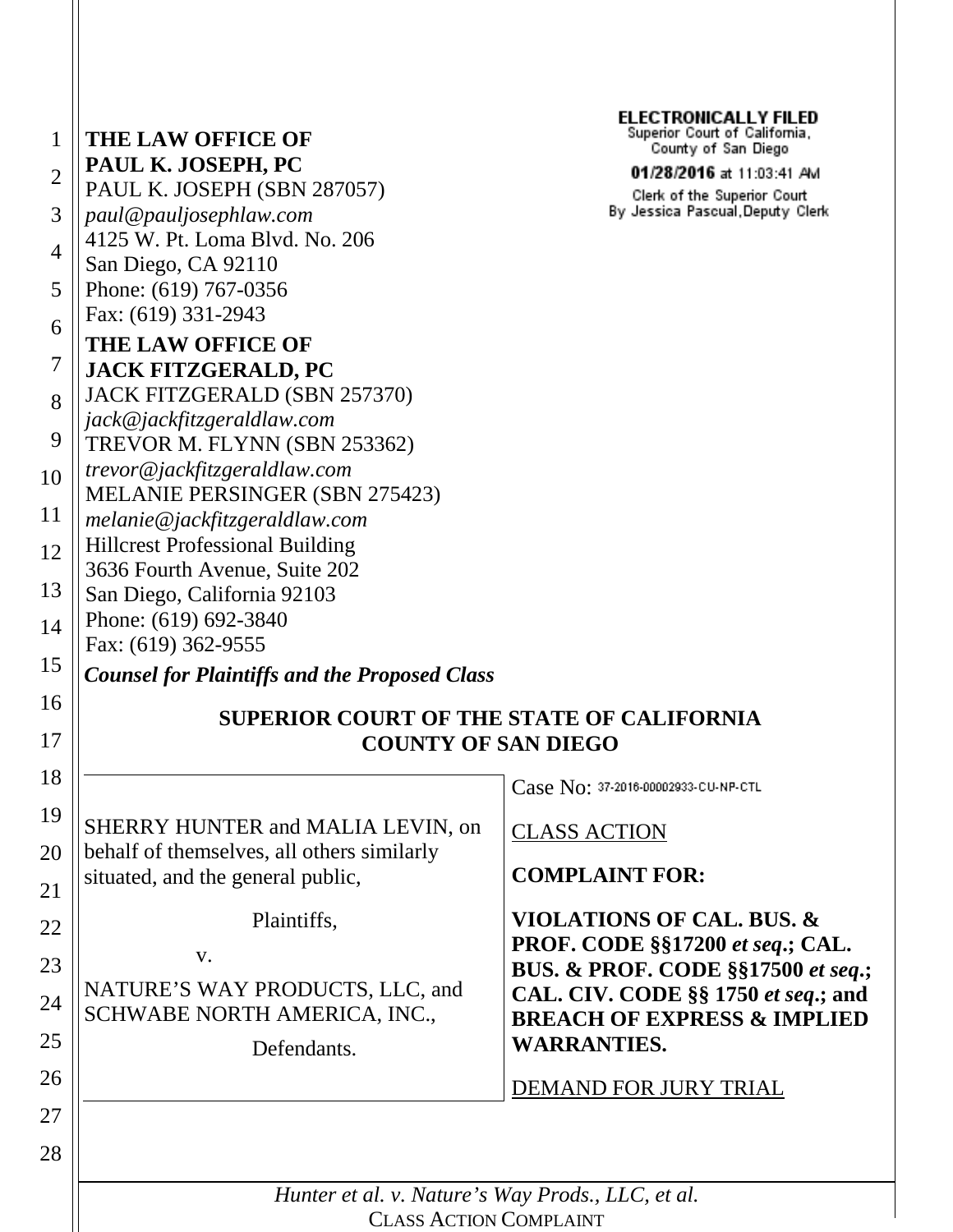1 2 3 4 5 Plaintiffs Sherry Hunter and Malia Levin, on behalf of themselves, all others similarly situated, and the general public, by and through their undersigned counsel, hereby sue defendants Nature's Way Products, LLC ("Nature's Way"), and Schwabe North America, Inc. ("Schwabe"), and allege the following upon their own knowledge, or where they lack personal knowledge, upon information and belief, including the investigation of their counsel.

### **INTRODUCTION**

6

24

25

26

27

28

7 8 9 10 11 1. Defendants misleadingly market various Nature's Way brand coconut oil products as both inherently healthy, and a healthy alternative to butter, margarine, shortening, and other cooking oils, despite that coconut oil is actually inherently *unhealthy*, and a *less healthy* option to these alternatives. Defendants' Nature's Way coconut oil labeling and advertising also violates several federal and California state food regulations.

12 13 14 15 16 17 18 2. Plaintiffs relied upon defendants' misleading and unlawful claims when purchasing Nature's Way coconut oil products, and were damaged as a result. They bring this action on behalf of themselves, all others similarly situated, and the general public, alleging violations of the California Consumer Legal Remedies Act, Cal. Civ. Code §§ 1750 *et seq*. ("CLRA"), Unfair Competition Law, Cal. Bus. & Prof. Code §§ 17200 *et seq*. ("UCL"), and False Advertising Law, *id.* §§ 17500 *et seq*. ("FAL"). Plaintiffs further allege that defendants breached express and implied warranties under state law.

19 20 21 22 23 3. Plaintiffs seek an order, *inter alia*, compelling defendants to (a) cease marketing its coconut oil products using the misleading and unlawful tactics complained of herein, (b) destroy all misleading, deceptive, and unlawful materials, (c) conduct a corrective advertising campaign, (d) restore the amounts by which they have been unjustly enriched, and (e) pay restitution, damages, punitive damages, and attorneys' fees as allowed by law.

### **PARTIES**

4. Plaintiff Sherry Hunter is a resident of Chula Vista, California.

5. Plaintiff Malia Levin is a resident of Granada Hills, California.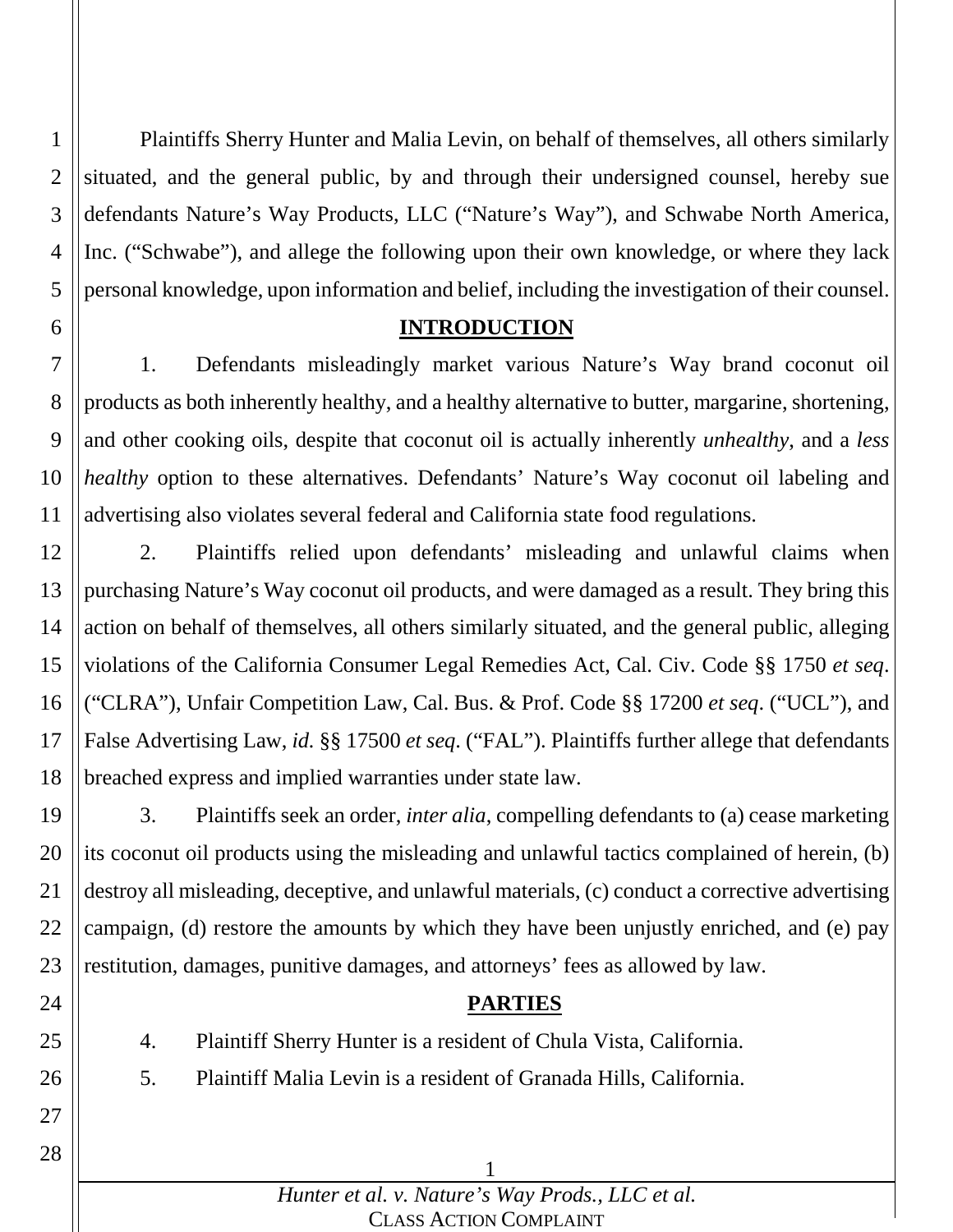1 2 3 6. Defendant Nature's Way Products, LLC is a Wisconsin limited liability company with its principal place of business at 825 Challenger Drive, Green Bay, Wisconsin 54311.

4 5 7. Defendant Schwabe North America, Inc. is a Wisconsin corporation, with its principal place of business at 825 Challenger Drive, Green Bay, Wisconsin 54311

6

### **JURISDICTION & VENUE**

7 8 9 8. The California Superior Court has jurisdiction over this matter as a result of defendants' violations of the California Business and Professions Code, California Civil Code, and California common law principles.

10 11 12 9. The aggregate monetary damages and restitution sought herein exceed the minimum jurisdictional limits for the Superior Court and will be established at trial, according to proof.

13 14 15 10. The California Superior Court also has jurisdiction in this matter because there is no federal question at issue, as the issues herein are based solely on California statutes and law.

16 17 18 11. The Court has personal jurisdiction over defendants because they have purposely availed themselves of the benefits and privileges of conducting business activities within California.

19 20 21 12. Venue is proper in San Diego County because plaintiff Sherry Hunter resides in Chula Vista, California, in San Diego County, and a substantial part of the events or omissions giving rise to the claims occurred in San Diego.

### **FACTS**

23 24 **I. Saturated Fat Consumption Increases the Risk of Cardiovascular Heart Disease and Other Morbidity**

**The Role of Cholesterol in the Human Body** А.

26 27 13. Cholesterol is a waxy, fat-like substance found in the body's cell walls. The body uses cholesterol to make hormones, bile acids, vitamin D, and other substances. The body

28

22

25

*Hunter et al. v. Nature's Way Prods., LLC et al.* CLASS ACTION COMPLAINT

 $\mathcal{D}_{\mathcal{L}}$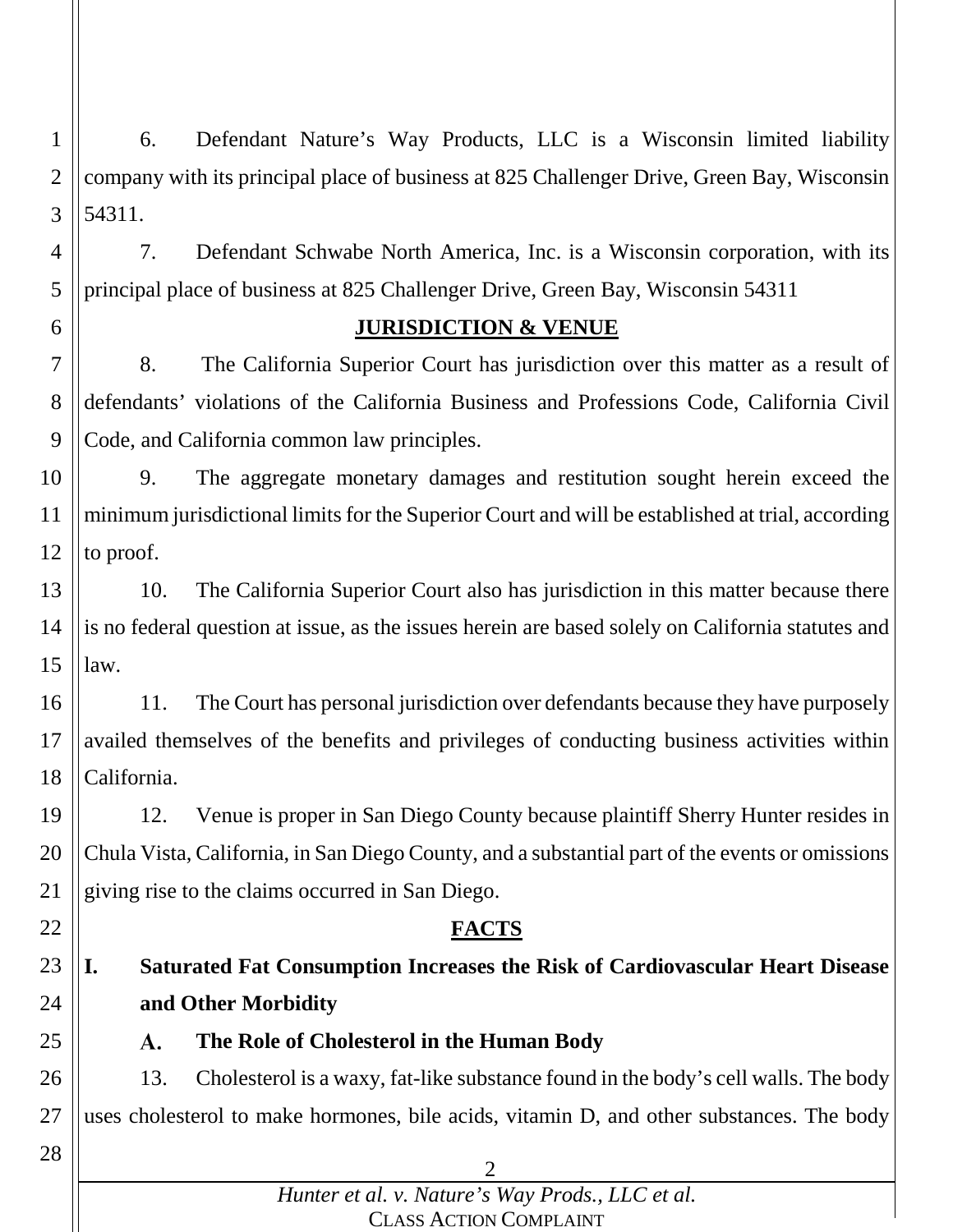1 2 3 synthesizes all the cholesterol it needs, which circulates in the bloodstream in packages called lipoproteins, of which there are two main kinds—low density lipoproteins, or LDL cholesterol, and high density lipoproteins, or HDL cholesterol.

4

5

14. LDL cholesterol is sometimes called "bad" cholesterol because it carries cholesterol to tissues, including the arteries. Most cholesterol in the blood is LDL cholesterol.

6 7 15. HDL cholesterol is sometimes called "good" cholesterol because it takes excess cholesterol away from tissues to the liver, where it is removed from the body.

8 9

### **High Total and LDL Blood Cholesterol Levels are Associated with**  В. **Increased Risk of Morbidity, Including Coronary Heart Disease and Stroke**

10 11 12 16. Total and LDL cholesterol blood levels are two of the most important risk factors in predicting CHD, with higher total and LDL cholesterol levels associated with increased risk of CHD. 1

13 14 15 16 17 17. High LDL cholesterol levels are dangerous because "[e]levated blood LDL cholesterol increases atherosclerotic lipid accumulation in blood vessels."2 That is, if there is too much cholesterol in the blood, some of the excess may become trapped along artery walls. Built up formations of cholesterol on arteries and blood vessels are called plaque. Plaque narrows vessels and makes them less flexible, a condition called atherosclerosis.

- 18
- 19

25 26 27 <sup>2</sup> USDA Center for Nutrition Policy and Promotion, *Dietary Saturated Fat and Cardiovascular Health: A Review of the Evidence*, Nutrition Insight 44 (July 2011) [hereinafter, "USDA, Review of the Evidence"], *available at* http://www.cnpp.usda.gov/sites/default/files/nutrition\_insights\_uploads/Insight44.pdf.

<sup>20</sup> 21 22 23 24 1 *See*, *e.g.*, Dr. Dustin Randolph, *Coconut Oil Increases Cardiovascular Disease Risk and Possible Death Due to Heart Attacks and Stroke* (Sept. 19, 2015) ("Heart attack and stroke risk can be largely predicted based on total and LDL cholesterol levels in people" because "as cholesterol levels increase so does one's risk of symptomatic and deadly heart disease."), *available at* http://www.pursueahealthyyou.com/2015/04/coconut-oil-increasescardiovascular.html.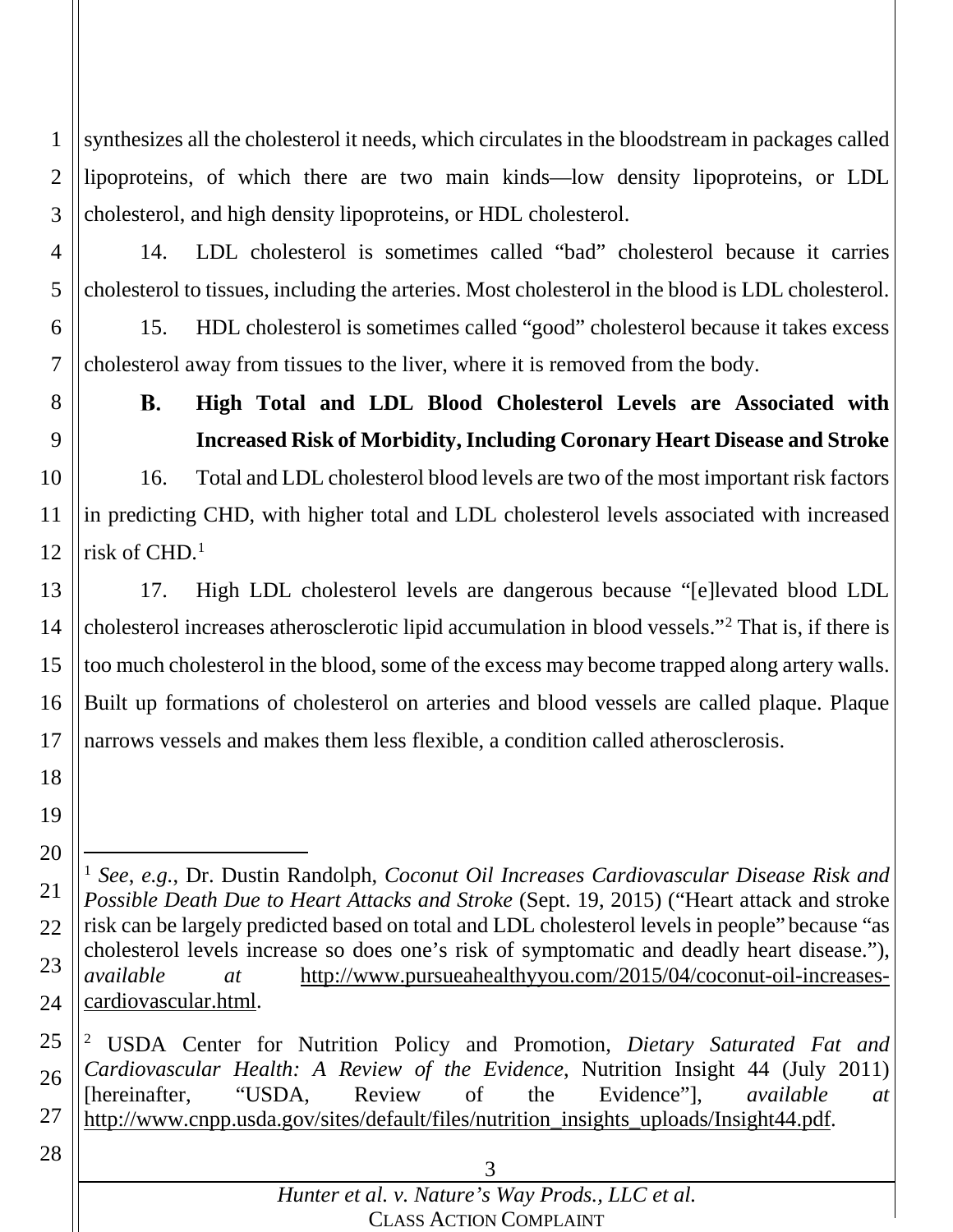1 2 18. This process can happen to the coronary arteries in the heart and restricts the provision of oxygen and nutrients to the heart, causing chest pain or angina.

3

4

19. When atherosclerosis affects the coronary arteries, the condition is called coronary heart disease (CHD).

5 6 7 20. Cholesterol-rich plaques can also burst, causing a blood clot to form over the plaque, blocking blood flow through arteries, which in turn can cause an often-deadly or debilitating heart attack or stroke.

8 9 21. Thus, "[f]or the health of your heart, lowering your LDL cholesterol is the single most important thing to do."3

10 11

C.

# **Saturated Fat Consumption Causes Increased Total and LDL Blood Cholesterol Levels, Increasing the Risk of CHD and Stroke**

12 13 14 15 22. The consumption of saturated fat negatively affects blood cholesterol levels because the body reacts to saturated fat by producing cholesterol. More specifically, saturated fat consumption causes coronary heart disease by, among other things, "increas[ing] total cholesterol and low density lipoprotein (LDL) cholesterol."4

16 17 18 23. Moreover, "[t]here is a positive linear trend between total saturated fatty acid intake and total and low density lipoprotein (LDL) cholesterol concentration and increased risk of coronary heart disease (CHD)."5

19 20 24. This linear relationship between saturated fat intake and risk of coronary heart disease is well established and accepted in the scientific community.

21

22 23 24 3 Pritikin Longevity Center, *Is Coconut Oil Bad for You?*, *available at* https://www.pritikin.com/your-health/healthy-living/eating-right/1790-is-coconut-oil-badfor-you.html.

<sup>4</sup> USDA Review of the Evidence, *supra* n.2.

<sup>5</sup> Institute of Medicine, *Dietary Reference Intakes for Energy, Carbohydrate, Fiber, Fat, Fatty Acids, Cholesterol, Protein, and Amino Acids*, at 422 (2005) [hereinafter "IOM, Dietary Reference Intakes"], *available at* http://www.nap.edu/catalog.php?record\_id=10490.

28

25

26

27

## 4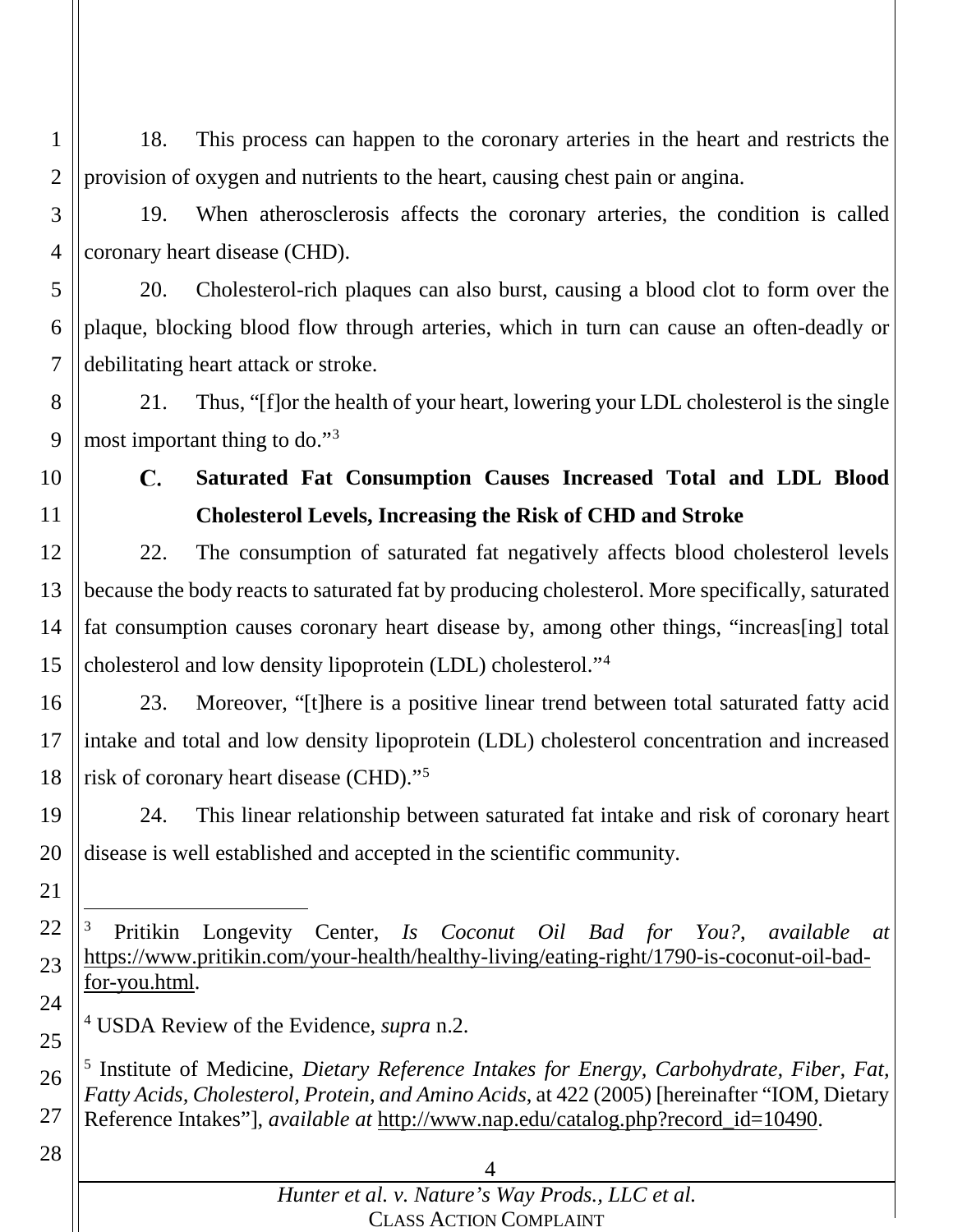25. For example, the Institute of Medicine's Dietary Guidelines Advisory Committee "concluded there is strong evidence that dietary [saturated fatty acids] SFA increase serum total and LDL cholesterol and are associated with increased risk of [cardiovascular disease] CVD."6

 26. In addition, "[s]everal hundred studies have been conducted to assess the effect of saturated fatty acids on serum cholesterol concentration. In general, the higher the intake of saturated fatty acids, the higher the serum total and low density lipoprotein (LDL) cholesterol concentrations."7

 27. Importantly, there is "no safe level" of saturated fat intake because "any incremental increase in saturated fatty acid intake increases CHD risk."8

 28. For this reason, while the Institute of Medicine sets tolerable upper intake levels (UL) for the highest level of daily nutrient intake that is likely to pose no risk of adverse health effects to almost all individuals in the general population, "[a] UL is not set for saturated fatty acids."<sup>9</sup>

 29. In addition, "[t]here is no evidence to indicate that saturated fatty acids are essential in the diet or have a beneficial role in the prevention of chronic diseases."10

 30. Further, "[i]t is generally accepted that a reduction in the intake of SFA [saturated fatty acids] will lower TC [total cholesterol] and LDL-cholesterol."<sup>11</sup>

- USDA Review of the Evidence, *supra* n.2.
- IOM, Dietary Reference Intakes, *supra* n.5, at 481.
- *Id.* at 422.
- *Id.*
- *Id.* at 460.

 Shanthi Mendis et al., *Coconut fat and serum lipoproteins: effects of partial replacement with unsaturated fats*, 85 Brit. J. Nutr. 583, 583 (2001) [hereinafter "Mendis, Coconut fat"].

## *Hunter et al. v. Nature's Way Prods., LLC et al.* CLASS ACTION COMPLAINT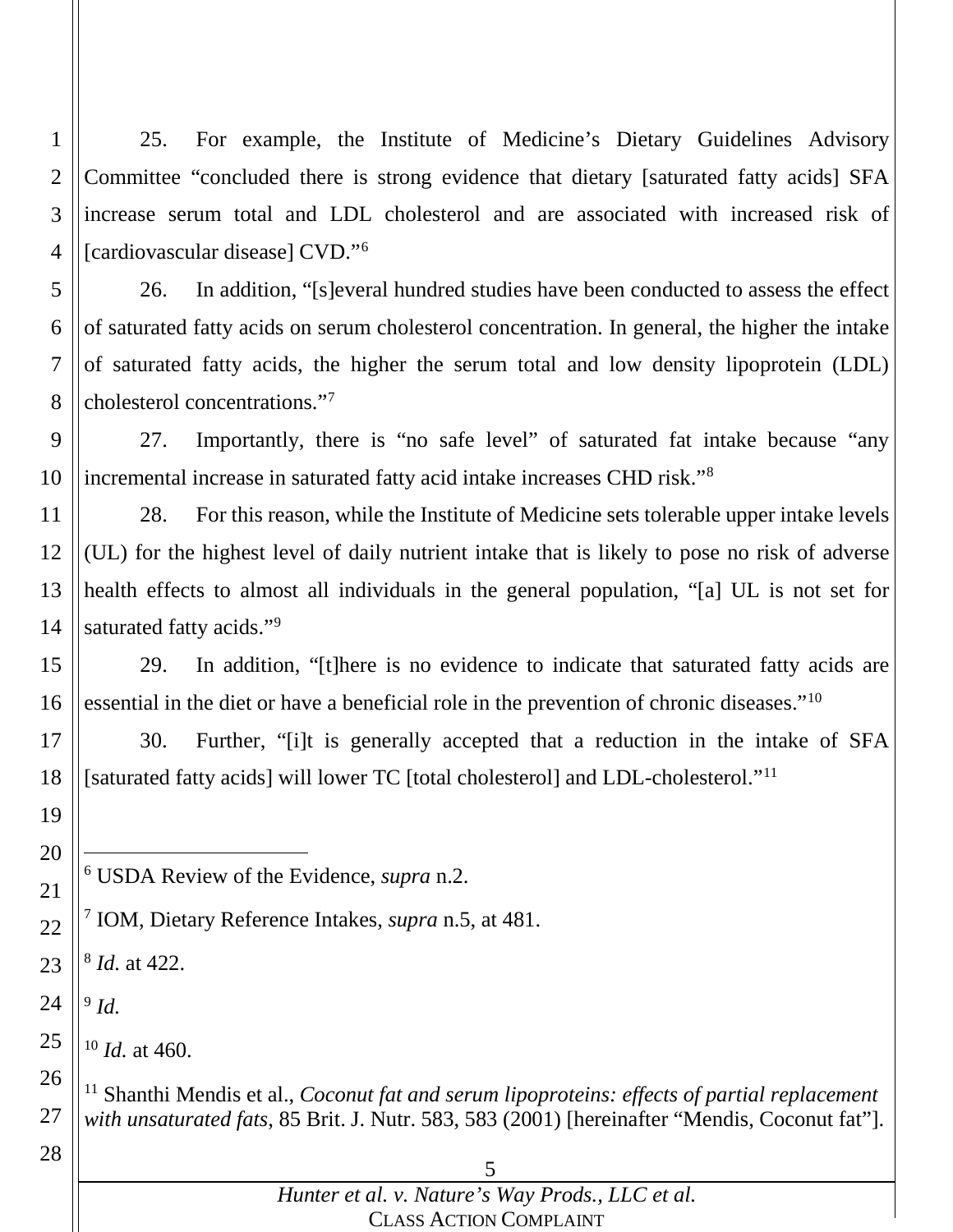| $1 \parallel$ | 31. For these reasons, "reduction in SFA intake has been a key component of dietary |
|---------------|-------------------------------------------------------------------------------------|
|               | 2    recommendations to reduce risk of $CVD$ ." <sup>12</sup>                       |

 32. The Institute of Medicine's Dietary Guidelines for Americans, for example, "recommend reducing SFA intake to less than 10 percent of calories."13 And "lowering the percentage of calories from dietary SFA to 7 percent can further reduce the risk of CVD."14

33. In short, consuming saturated fat increases the risk of CHD and stroke.<sup>15</sup>

### **In Contrast to Saturated Fat, the Consumption of Dietary Cholesterol has**  D. **No Impact on Blood Cholesterol Levels**

 34. For many years, there has been a common misperception that dietary cholesterol affects blood cholesterol levels. According to the USDA and Department of Health and Human Services (DHHS), however, "available evidence shows no appreciable relationship between consumption of dietary cholesterol and serum cholesterol."16

 35. In fact, the USDA and DHHS have concluded that "Cholesterol is not a nutrient of concern for overconsumption."17

 USDA Review of the Evidence, *supra* n.2.

 *Id.*

///

///

///

 *Id.*

 *See* Mendis, Coconut fat, *supra* n.11, at 583.

 USDA & DHHS, *Dietary Guidelines for Americans*, Part D., Chapter 1, at 17 (2015) [hereinafter "USDA & DHHS, Dietary Guidelines"], *available at* http://health.gov/dietaryguidelines/2015-scientific-report/pdfs/scientific-report-of-the-2015 dietary-guidelines-advisory-committee.pdf.

 *Id.*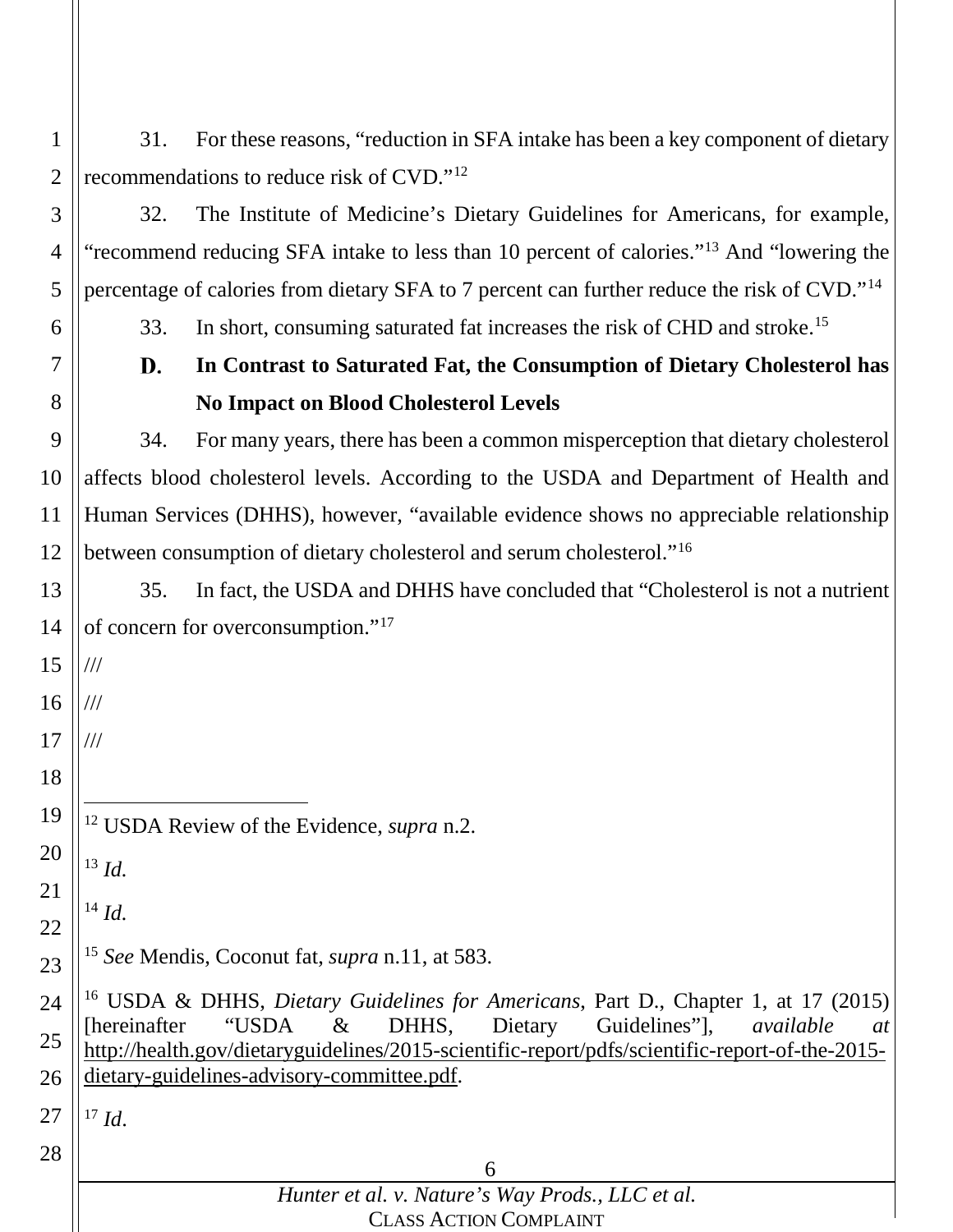36. In contrast, the USDA and DHHS state that "[s]trong and consistent evidence from [randomized control trials] shows that replacing [saturated fats] with unsaturated fats, especially [polyunsaturated fats], significantly reduces total and LDL cholesterol."18

 37. Therefore, the USDA and DHHS specifically recommend replacing "tropical oils (e.g., palm, palm kernel, *and coconut oils*)" with "vegetable oils that are high in unsaturated fats and relatively low in SFA (e.g., soybean, corn, olive, and canola oils)."19

# **II. Because of its High Saturated Fat Content, the Consumption of Coconut Oil Increases the Risk of Cardiovascular Heart Disease and Other Morbidity**

 38. Although it is well established that diets generally high in saturated fatty acids increase the risk of CHD, <sup>20</sup> several studies have specifically shown that consuming coconut oil—which is approximately 90 percent saturated fat—increases the risk of CHD and stroke.

 39. For example, in 2001 the British Journal of Nutrition published a 62-week intervention study that examined the "effect of reducing saturated fat in the diet . . . on the serum lipoprotein profile of human subjects."<sup>21</sup> The study had two intervention phases. In Phase 1 (8 weeks), "the total fat subjects consumed was reduced from 31 to 25 % energy . . . by reducing the quantity of coconut fat (CF) in the diet from 17.8 to 9.3 % energy intake."<sup>22</sup> "At the end of Phase 1, there was a 7.7 % reduction in cholesterol and 10.8 % reduction in LDL and no significant change in HDL and triacylglycerol."<sup>23</sup>

*Id*. Part D, Chapter 6, at 12.

*Id.* (emphasis added).

*See* Mendis, Coconut fat, *supra* n.11, at 583.

 *Id. Id.*

*Id.*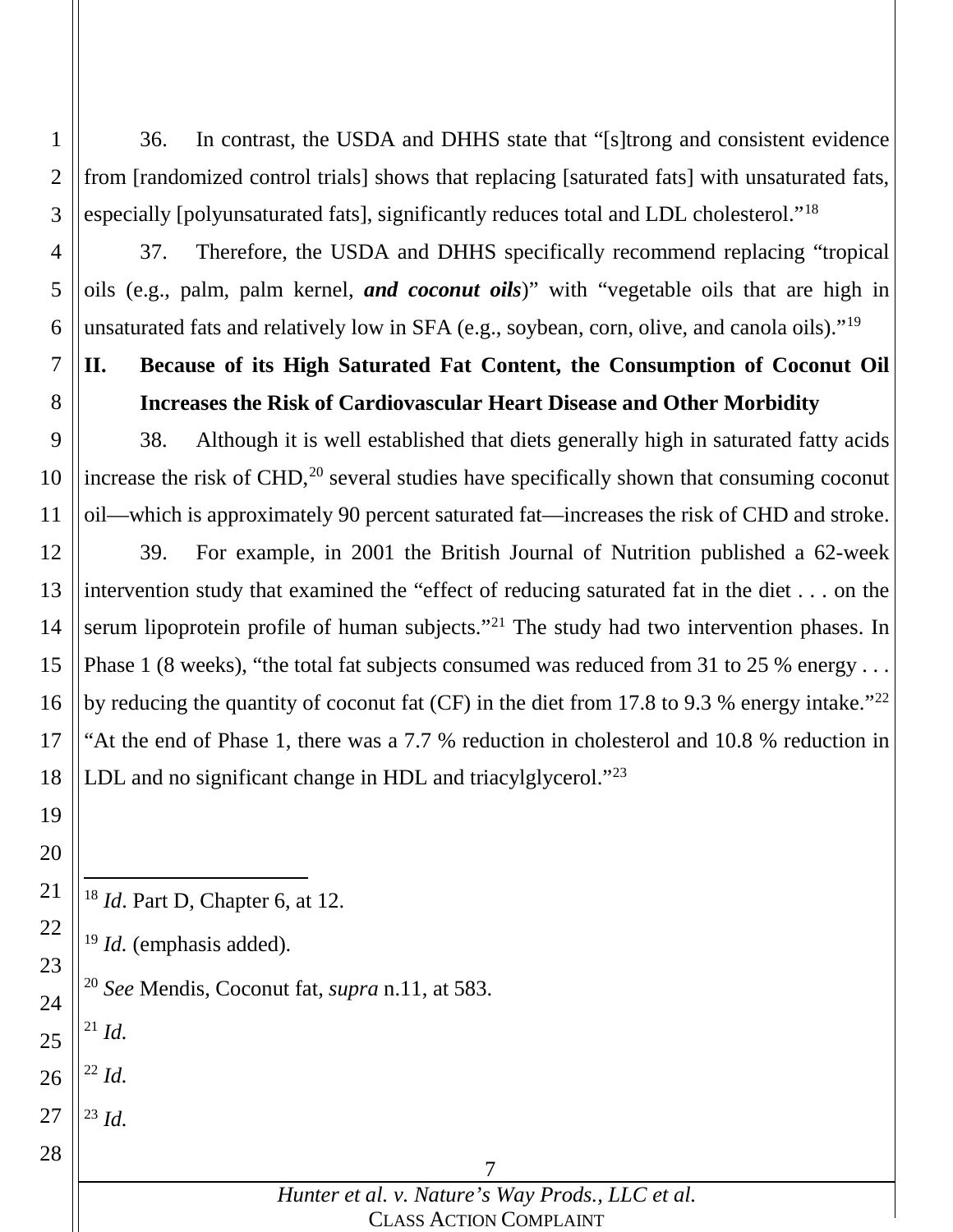40. In Phase 2 (52 weeks), the total fat consumed by subjects was reduced from 25 to 20 % energy by reducing the coconut fat consumption from 9.3 to 4.7 % energy intake.<sup>24</sup> At the end of phase 2, these subjects exhibited a 4.2% mean reduction of total cholesterol and an 11% mean reduction in LDL cholesterol.<sup>25</sup>

 41. The authors of the study noted that "[a] sustained reduction in blood cholesterol concentration of 1 % is associated with a 2-3 % reduction of the incidence of CHD (Law et al. 1994)." Further, "[i]n primary prevention, a reduction of cholesterol by 20% has produced a 31% reduction in recurrent coronary morbidity, a 33% reduction in coronary mortality, and 22% less total mortality (Grundy, 1997)."26

 42. Based on these relationships, the researchers estimated that "the reduction in coronary morbidity and mortality brought about by the current dietary intervention would be of the order of about 6-8 %."27

 43. Simply put, the results of the yearlong study showed that reducing coconut oil consumption "results in a lipid profile that is associated with a low cardiovascular risk."28

 44. The detrimental health effects of consuming coconut oil are not limited to longterm consumption. To the contrary, a 2006 study published in the Journal of the American College of Cardiology found that consuming a single high-fat meal containing fat from coconut oil "reduces the anti-inflammatory potential of HDL and impairs arterial endothelial

*Id.*

*Id.*

*Id.* at 586.

*Id.* at 588.

*Id.* at 587.

| Hunter et al. v. Nature's Way Prods., LLC et al. |
|--------------------------------------------------|
| <b>CLASS ACTION COMPLAINT</b>                    |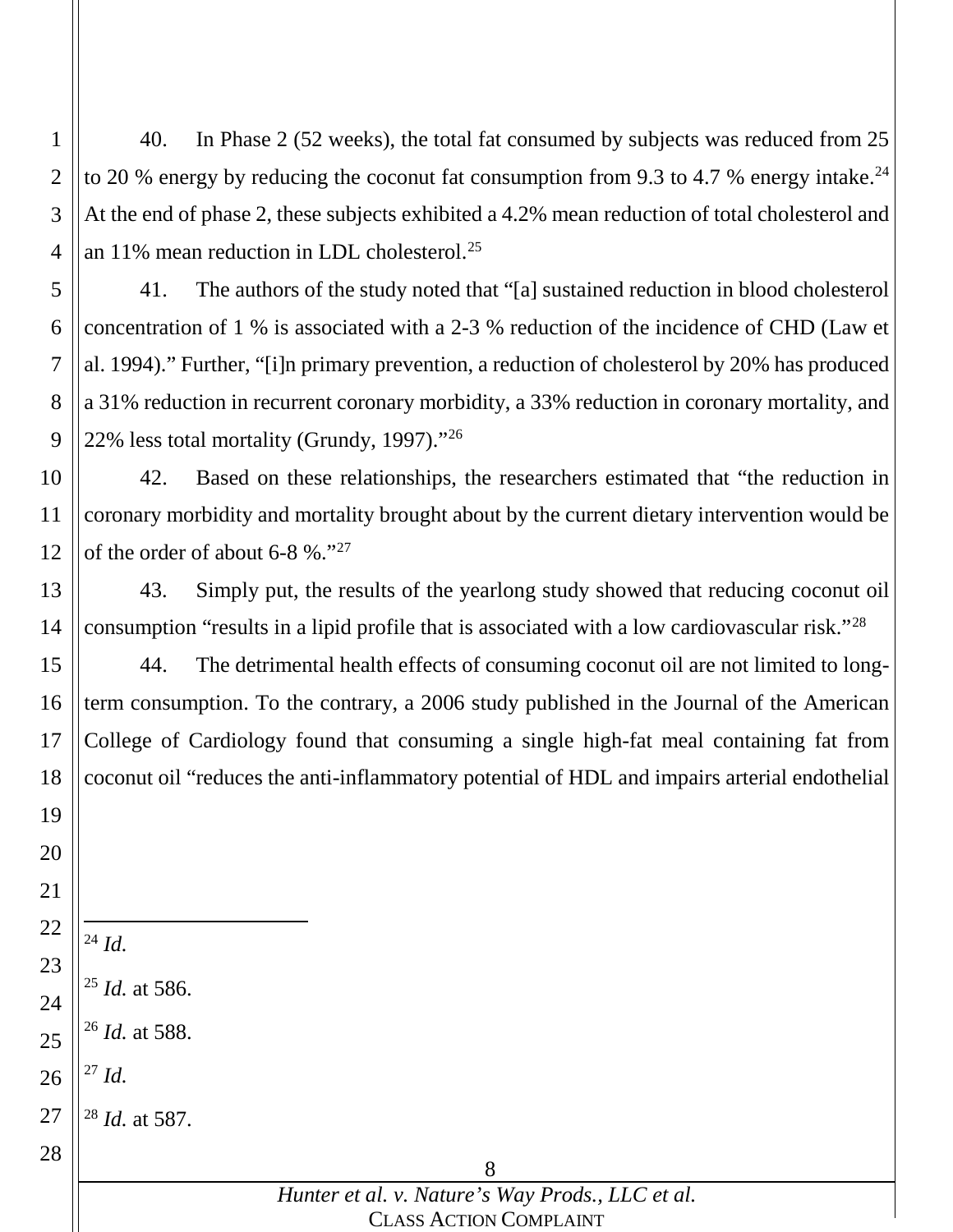function."<sup>29</sup> In the study, researchers examined the effect of consuming a single isocaloric meal that contained "1 g of fat/kg of body weight," with "coconut oil (fatty acid composition: 89.6% saturated fat, 5.8% monounsaturated, and 1.9% polyunsaturated fat)" as the source of fat.30 They found that consuming the coconut oil meal significantly "reduces the antiinflammatory potential of HDL and impairs arterial endothelial function."31 In contrast, when the fat from the same isocaloric meal came from "safflower oil (fatty acid composition: 75% polyunsaturated, 13.6% monounsaturated, and 8.8% saturated fat)," "the anti-inflammatory activity of HDL improve[d]."32

 45. Other studies have similarly demonstrated that coconut oil consumption negatively affects blood plasma markers when compared to other fats.

 46. A 2011 study published in the American Journal of Clinical Nutrition found that consuming coconut oil, unlike consuming palm olein and virgin olive oil, decreased postprandial lipoprotein(a), which is associated with an increased the risk of cardiovascular disease.33

 47. Similarly, a study comparing the effects of consuming coconut oil, beef fat, and safflower oil found that coconut oil consumption had the worst effect on subjects' blood lipid

 Stephen J. Nicholls et al., *Consumption of Saturated Fat Impairs the Anti-Inflammatory Properties of High-Density Lipoproteins and Endothelial Function*, 48 J. Am. Coll. Cardio. 715 (2006).

 *Id.*

*Id.*

*Id.* at 715.

 P.T. Voon et al., *Diets high in palmitic acid (16:0), lauric and myristic acids (12:0 + 14:0), or oleic acid (18:1) do not alter postprandial or fasting plasma homocysteine and inflammatory markers in healthy Malaysian adults*, 94 Am. J. Clin. Nutr. 1451 (2011).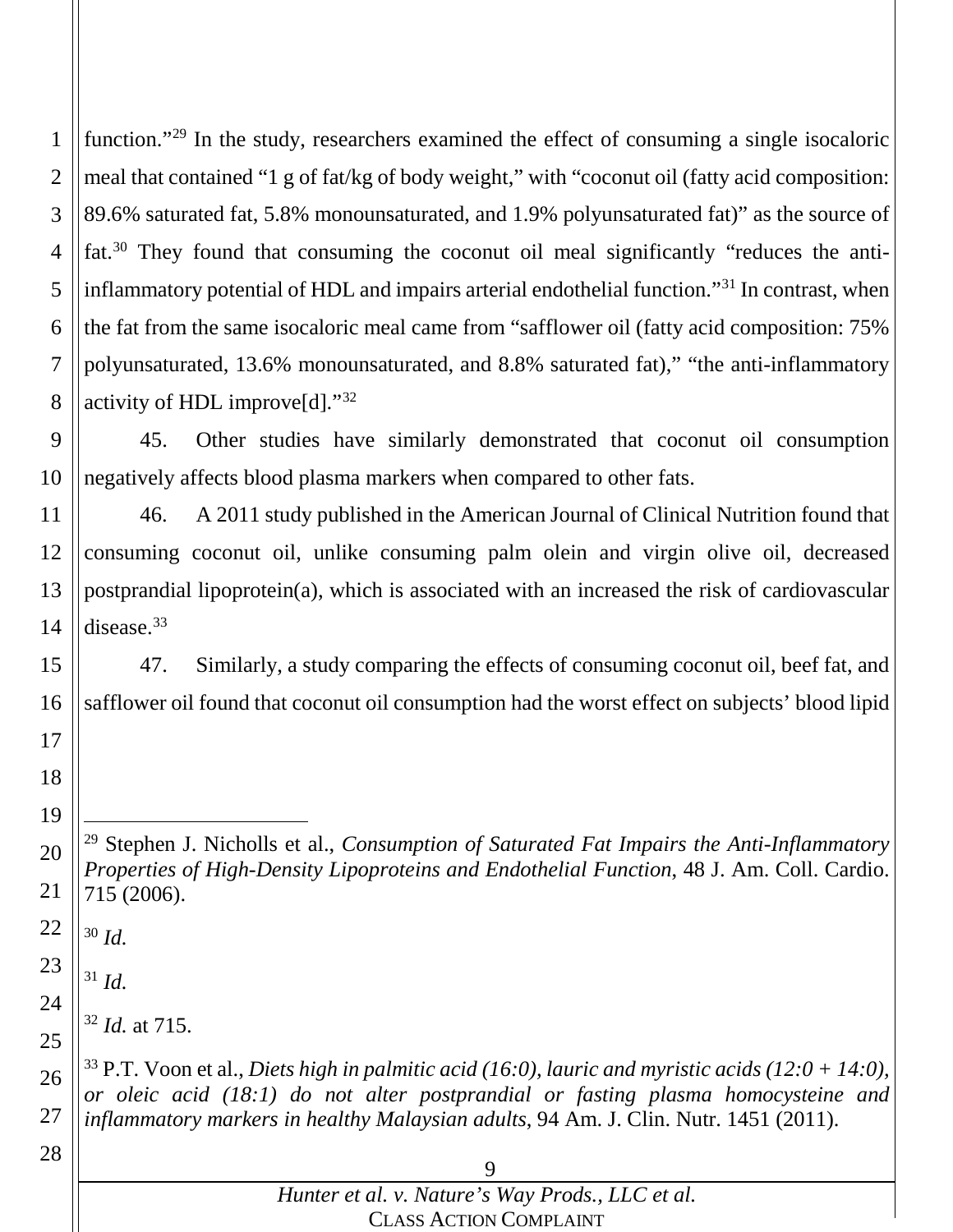2 profiles.<sup>34</sup> The authors noted that "[o]f these fats, only CO [coconut oil] appears to consistently elevate plasma cholesterol when compared with other fats."35

3 4 5 6 7 8 9 48. Finally, in another study, researchers found that that subjects who consumed 30 percent of energy from fat, with 66.7% coming from coconut oil, had "increased serum cholesterol, LDL, and apo B."36 Apo B is a protein involved in the metabolism of lipids and is the main protein constituent of VLDL (very low-density lipoproteins) and LDL. Concentrations of apo B tend to mirror those of LDL, so the higher the level of apo B, the greater the risk of heart disease. In sum, the study found that consuming coconut oil increased all three cholesterol markers, signifying an increased risk of cardiovascular disease.37

#### 10 **III. Defendants' Manufacturing, Marketing, and Sale of Coconut Oil**

#### $\mathbf{A}$ . **Defendants' History and Sale of Coconut Oil**

12 13 14 49. Defendants have manufactured, distributed, marketed, and sold various Nature's Way brand coconut oil products on a nationwide, and indeed international basis for at least the past several years.

15 16 50. According to Nature's Way's website, its products are sold nationally at major retailers such as Sprouts Farmers Market, Whole Foods Market, and the Vitamin Shoppe.38

17 18 51. Nature's Way products are also available online at iHerb.com, Vitacost.com LuckyVitamin.com, Amazon.com, Drugstore.com, and many more "e-tailer" websites.

19 20

21

11

1

22 <sup>35</sup> *Id.*

23 24 25 <sup>36</sup> V. Ganji & C.V. Kies, *Psyllium husk fiber supplementation to the diets rich in soybean or coconut oil: hypercholesterolemic effect in healthy humans*, 47 Int. J. Food Sci. Nutr. 103 (Mar. 1996).

26 <sup>37</sup> *Id.*

27 28 <sup>38</sup> Nature's Way, Store Locator, *available at* http://www.naturesway.com/Store-Locator.aspx?p=15673&z=48103&prx=10&ctry=271.

| Hunter et al. v. Nature's Way Prods., LLC et al. |  |
|--------------------------------------------------|--|
| <b>CLASS ACTION COMPLAINT</b>                    |  |

 <sup>34</sup> Raymond Reiser et al., *Plasma lipid and lipoprotein response of humans to beef fat, coconut oil and safflower oil*, 42 Am. J Clin. Nutr. 190, 190 (1985).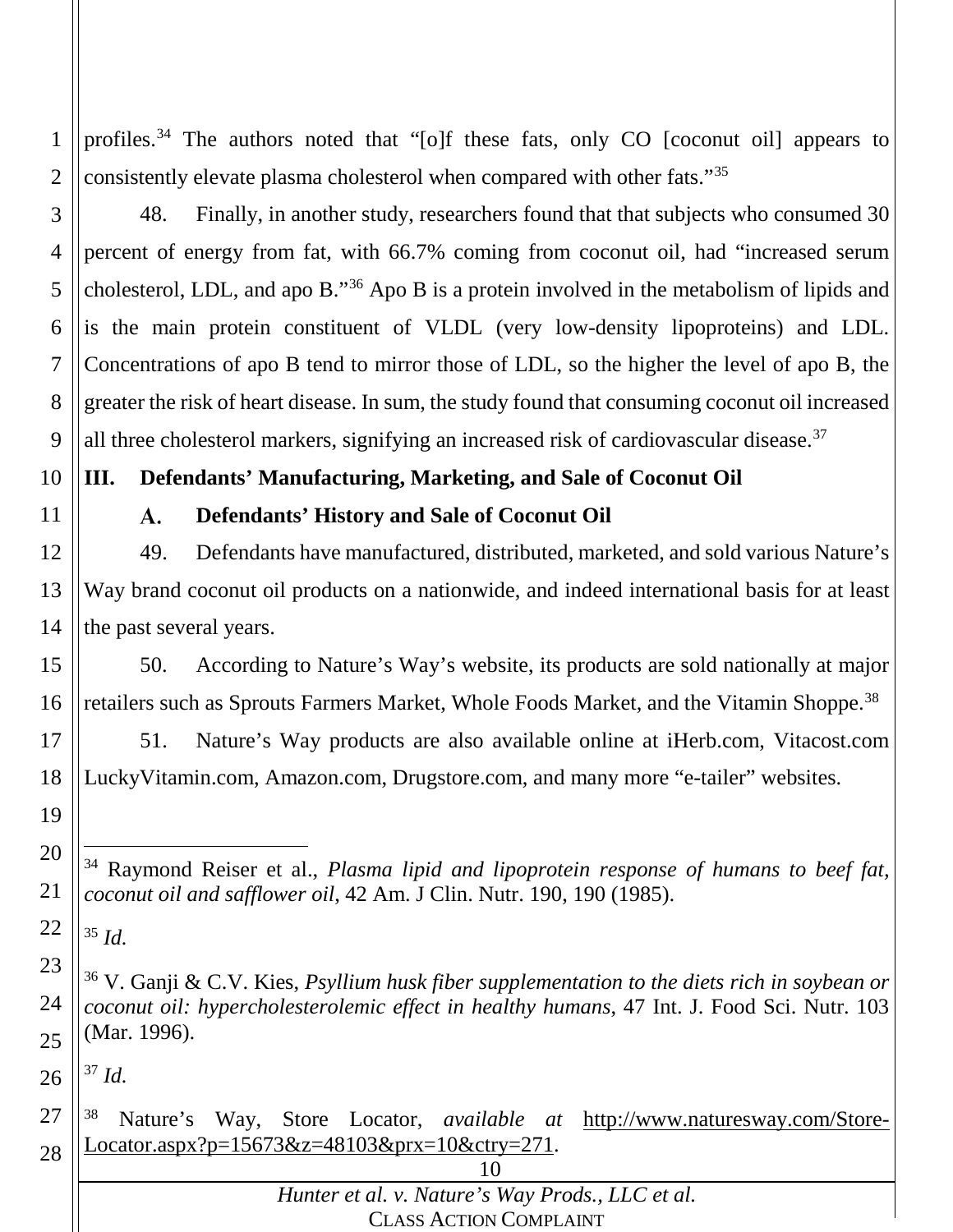52. Nature's Way brand coconut oil products challenged in this lawsuit include at least the following, which are depicted below: (a) Extra Virgin Coconut Oil, and (b) Liquid Coconut Oil, which comes in a variety of flavors.



 53. Nature's Way Extra Virgin Coconut Oil is available in several sizes including 16- and 32-fluid-ounce jars. Nature's Way Liquid Coconut Oil is available in several sizes, including 10- and 20-fluid-ounce bottles.

#### В. **The Composition of the Nature's Way Coconut Oils**

 54. The Nutrition or Supplement Facts boxes, listed on Nature's Way Extra Virgin Coconut Oil and Liquid Coconut Oil, respectively, are pictured below. Each 1 tablespoon (or mL) serving of Nature's Way coconut oil (whether "Extra Virgin," or "Liquid") contains 130 calories, all of which come from fat: in each 14-gram serving there are 14 grams of fat. Further, each 14-gram serving contains 13 grams of saturated fat. In other words, Nature's Way coconut oil is 100% fat, 93% of which is saturated fat.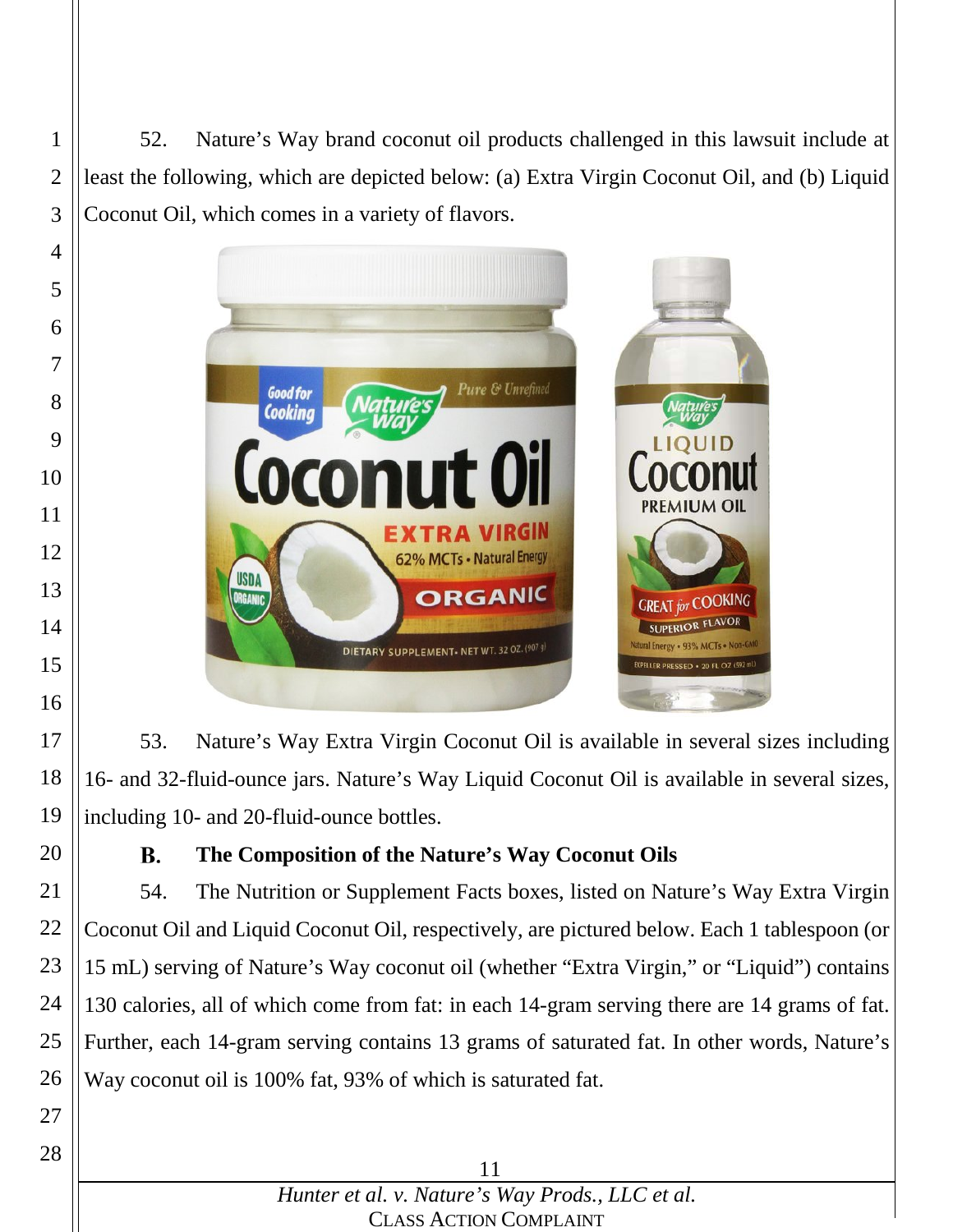| Servings per Container 64                                                                        |                        |              | <b>Amount Per Serving</b>                                                              |                         |
|--------------------------------------------------------------------------------------------------|------------------------|--------------|----------------------------------------------------------------------------------------|-------------------------|
| <b>Amount Per Serving</b>                                                                        |                        | % DV         | Calories 130                                                                           | Calories from Fat 130   |
| <b>Calories</b>                                                                                  | 130                    |              | Total Fat 14 g                                                                         | % Daily Value*<br>22%   |
| <b>Calories from Fat</b><br><b>Total Fat</b>                                                     | 130<br>14 <sub>g</sub> | 22%†         | Saturated Fat 13 g<br>Trans Fat Og                                                     | 67%                     |
| <b>Saturated Fat</b>                                                                             | 13 <sub>g</sub>        | 67%+         | Polyunsaturated Fat $<$ 0.5 g                                                          |                         |
| <b>Polyunsaturated Fat</b>                                                                       | < 0.5 g                | $**$         | Monounsaturated Fat <0.5 g                                                             |                         |
| <b>Monounsaturated Fat</b>                                                                       | <1 g                   | $**$         | Cholesterol 0 mg<br>Sodium 0 mg                                                        |                         |
| <b>Medium Chain Fatty Acids</b>                                                                  | 9 g (8, 694 mg)        | $**$         | Total Carbohydrate 0 g                                                                 | 0%                      |
| <b>Lauric Acid</b>                                                                               | 7 g (6,657 mg)         | $**$         | Dietary Fiber 0 g                                                                      | 0%                      |
| <b>Caprylic Acid</b>                                                                             | 1 g (1,043 mg)         | $**$         | Sugars 0 g                                                                             |                         |
| <b>Capric Acid</b>                                                                               | 994 mg                 | $\star\star$ | Protein 0 g                                                                            |                         |
| †Percent Daily Values are based on a 2,000 calorie<br>diet. ** Daily Value (DV) not established. |                        |              | Vitamin A 0%<br>Calcium 0%<br>*Percent Daily Values are based on a 2,000 calorie diet. | Vitamin C 0%<br>Iron 0% |

#### **IV. Defendants Market the Nature's Way Coconut Oil Products with Misleading Health and Wellness Claims**

 55. Consumers are generally willing to pay more for foods they perceive as being healthy, or healthier than other alternatives. Nielsen's 2015 Global Health & Wellness Survey, for instance, found that "88% of those polled are willing to pay more for healthier foods."39

 56. Defendants are well aware of consumer preference for healthful foods, and therefore employ, and have employed, a strategic marketing campaign intended to convince consumers that defendants' Nature's Way coconut oil products are healthy, despite that they are almost entirely composed of unhealthy saturated fat.

 <sup>39</sup> Nancy Gagliardi, Forbes, Consumers Want Healthy Foods--And Will Pay More For Them (Feb. 18, 2015) (citing Neilson, 2015 Global Health & Wellness Survey, at 11 (Jan. 2015)).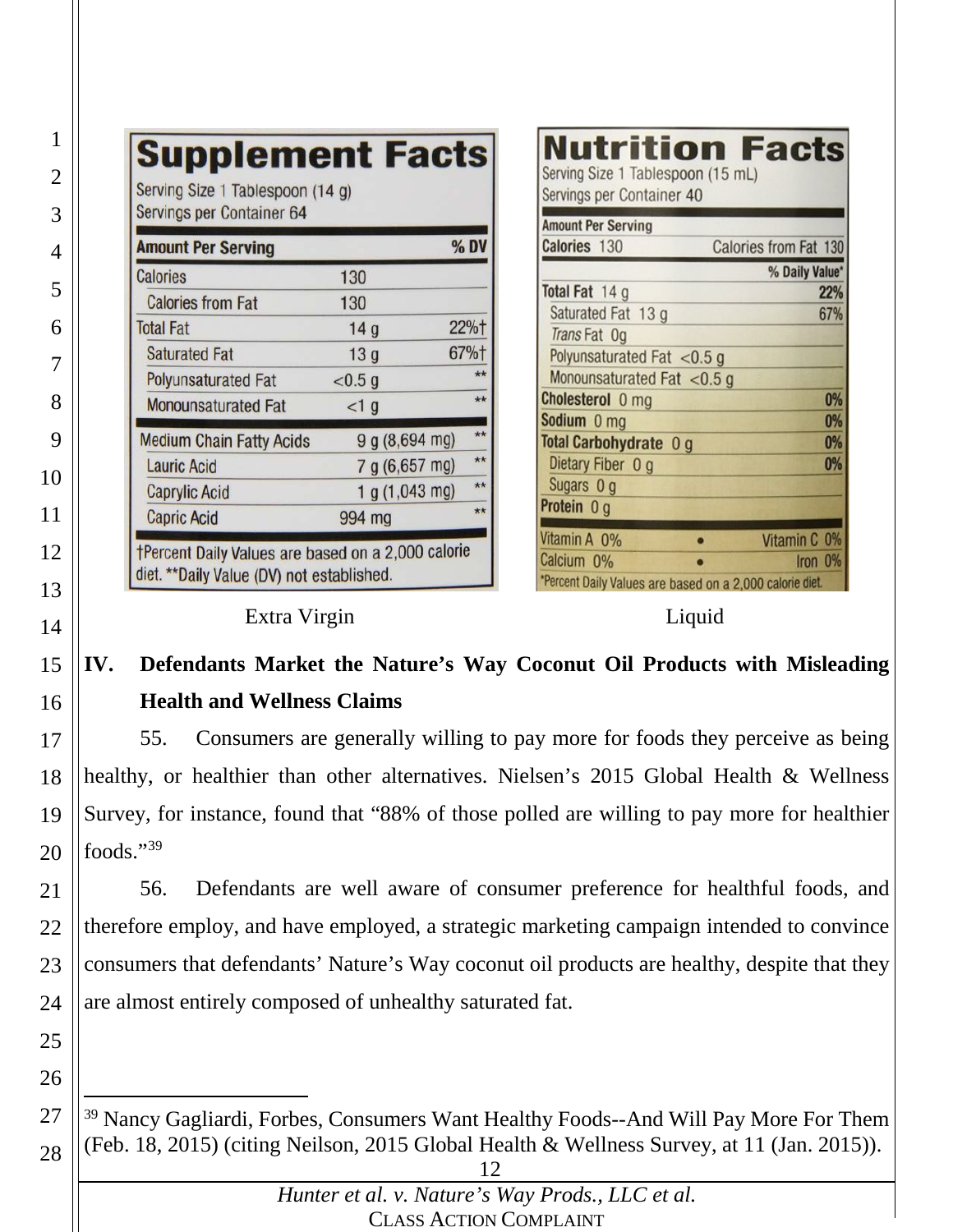57. Through statements placed directly on the labels of the Nature's Way coconut oil products, defendants market and advertise the products as both inherently healthy, and healthy alternatives to butter, margarine, and other oils, even though the products' total and saturated fat content render them both inherently unhealthy, and less healthy alternatives. Moreover, defendants' labeling claims are designed to conceal or distract consumers from noticing that their Nature's Way coconut oils are pure fat, almost all of which is unhealthy saturated fat.

A. **Defendants Place Misleading Health and Wellness Claims Directly on the Nature's Way Extra Virgin Coconut Oil Label**

58. Below is an exemplar of the front of Nature's Way's Extra Virgin Coconut Oil label.



CLASS ACTION COMPLAINT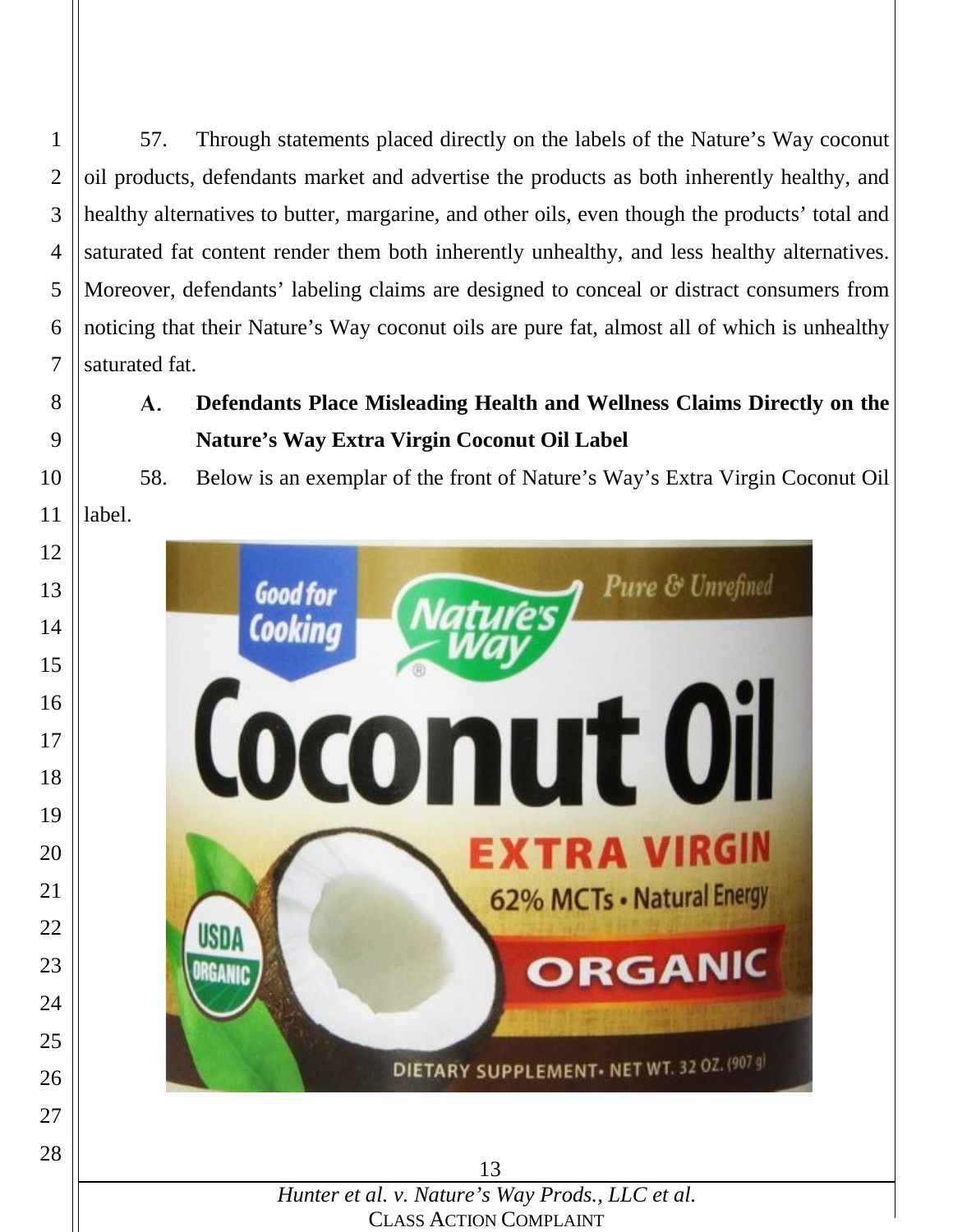59. Below are exemplars of the back and side of the Nature's Way's Extra Virgin Coconut Oil label.

| Pure, Expeller Pressed, Organic Coconut Oil                                                                                                                                                                                     | Recommendation: Take 1 table-<br>spoon (14 g) up to 4 times daily.                                                        |
|---------------------------------------------------------------------------------------------------------------------------------------------------------------------------------------------------------------------------------|---------------------------------------------------------------------------------------------------------------------------|
| . Premium Quality: Extra virgin, unrefined & unbleached<br>from non-GMO coconuts; No solvents (hexane-free),<br>non-hydrogenated, no trans fat.                                                                                 | For cooking, can be used in place<br>of butter, margarine, shortening or<br>other cooking oils for baking or              |
| . Variety of Healthy Uses: Enjoy straight from the jar or<br>supplement your diet by mixing into smoothies, spreading<br>on bagels and toast, or adding to homemade energy bars.<br>Be creative! The possibilities are endless. | frying in temperatures up to 350°F.<br>No refrigeration necessary.<br>@2013 Distributed by:<br>Nature's Way Products, LLC |
| . Delicious Creamy Taste / Aroma of Fresh Coconuts                                                                                                                                                                              | Green Bay, WI 54311<br>Product of Philippines                                                                             |
| · Natural Energy: Provides 62% (8,694 mg) medium chain<br>fatty acids (MCTs) per serving for energy.* Ideal for exercise<br>& weight loss programs.                                                                             | Certified Organic by Pro-Cert<br>Questions? 1-800-9NATURE<br>www.naturesway.com                                           |
| <b>GLUTEN-FREE.</b> No artificial ingredients or preservatives.<br>Satisfaction Guaranteed. Safety sealed for your protection.<br>Do not use if inner freshness seal is broken or missing.                                      | Pro-Cert                                                                                                                  |
| "This statement has not been evaluated by the Food & Drug Administration.<br>This product is not intended to diagnose, treat, cure or prevent any disease.                                                                      | LN15659.02 (BLK7534)                                                                                                      |

 60. Directly on the Nature's Way Extra Virgin Coconut Oil label, defendants claim the product has a "Variety of Healthy Uses." Defendants encourage consumers to "Enjoy straight from the jar or supplement your diet by mixing into smoothies, spreading on bagels and toast, or adding to homemade energy bars. Be creative! The possibilities are endless." These claims taken individually and in context of the label as a whole, are false and misleading because the Nature's Way Extra Virgin Coconut Oil is actually unhealthy due to its high saturated fat content.

 61. To further convince consumers to that the Nature's Way Extra Virgin Coconut Oil is healthy, defendants claim that the product is "ideal for exercise  $\&$  weight loss programs." This claim taken individually and in context of the label as a whole, is false and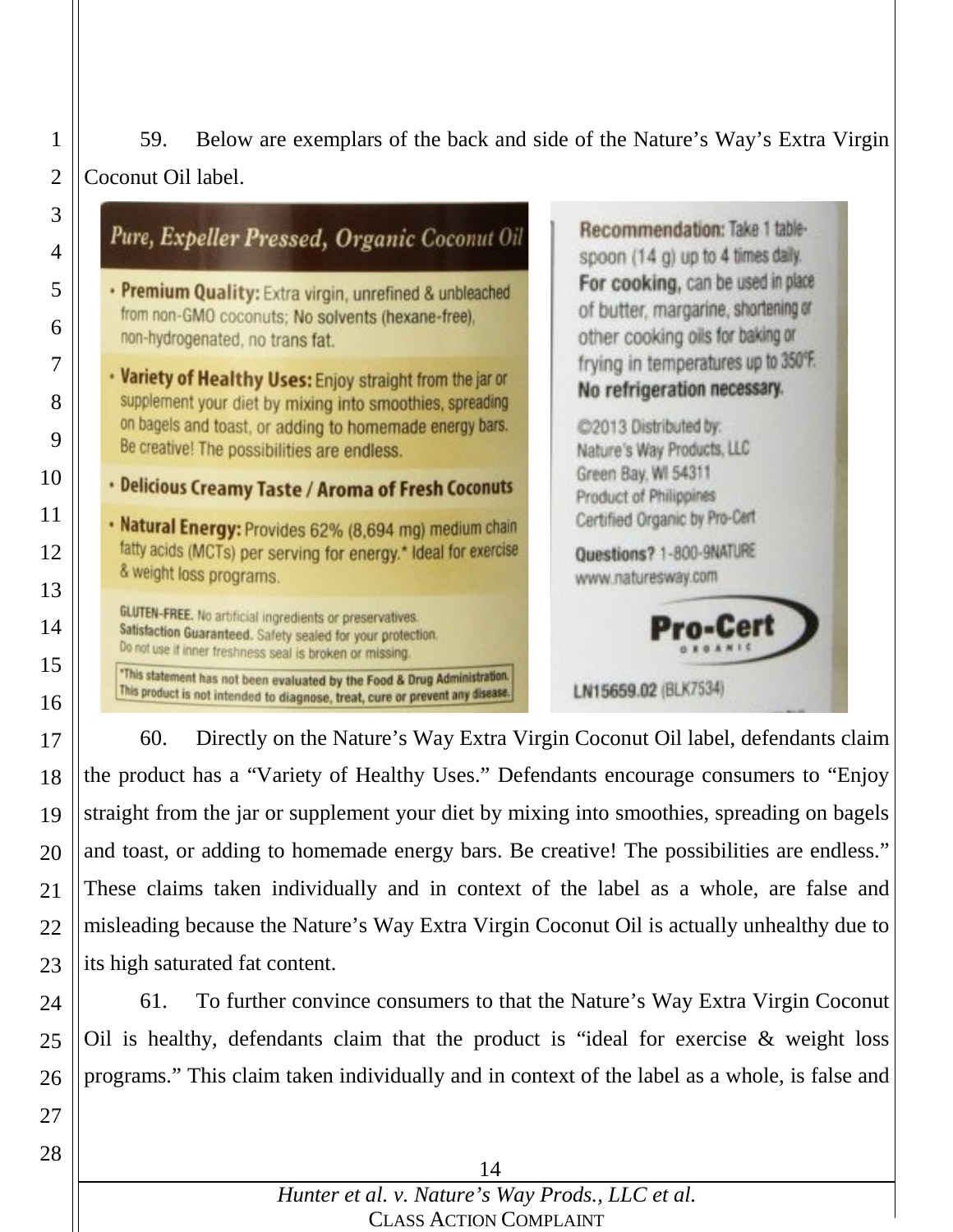1 2 misleading because the Nature's Way Extra Virgin Coconut Oil is actually unhealthy due to its high saturated fat content.

3 4 5 6 7 62. To reinforce this misleading health message, defendants label the Extra Virgin Coconut Oil as "Premium Quality," "non-hydrogenated," and containing "no trans fat." These claims taken individually and in context of the label as a whole, even if literally true, are misleading because they suggest that the product is healthy, while in reality the Nature's Way Extra Virgin Coconut Oil is unhealthy due to its high saturated fat content.

8 9 10 11 12 13 14 63. In addition, defendants claim that their Nature's Way Extra Virgin Coconut Oil provides "Natural Energy" and contains "62% (8,694 mg) medium chain fatty acids (MCTs) per serving for energy." Defendants even recommend consumers "Take 1 tablespoon (14g) up to 4 times daily." These claims, taken individually and in context of the label as a whole, are false and misleading because Nature's Way Extra Virgin Coconut Oil is unhealthy and contains dangerous amounts of saturated fat, the consumption of which causes morbidity including heart disease and stroke.

15 16 17 18 19 20 64. In conjunction with these misleading health claims, defendants suggest that their Nature's Way Extra Virgin Coconut Oil "be used in place of butter, margarine, shortening or other cooking oils." This misleadingly suggests that replacing butter, margarine, shortening or other cooking oils with Nature's Way Extra Virgin Coconut Oil is a healthy choice despite that doing so would increase consumption of saturated fat and decrease consumption unsaturated fat,<sup>40</sup> and despite that "Strong and consistent evidence from RCTs and statistical

28

<sup>22</sup> 23 24 25 26 27 <sup>40</sup> The USDA's National Nutrient Database for Standard Reference lists a 14 gram serving of butter as being composed of 12 grams of fat, 7 of which are saturated, 3 of which are monounsaturated, and .5 of which are polyunsaturated, and lists a 14 gram serving of margarine as being composed of 11 grams of fat, 2 of which are saturated, 5 of which are monounsaturated, and 4 of which are polyunsaturated. *See* USDA Agricultural Research Service, *National Nutrient Database for Standard Reference Release 28*, NDB No. 01001, Butter, salted, NDB No. 04611, Margarine, regular, *available at* http://ndb.nal.usda.gov/ndb/foods.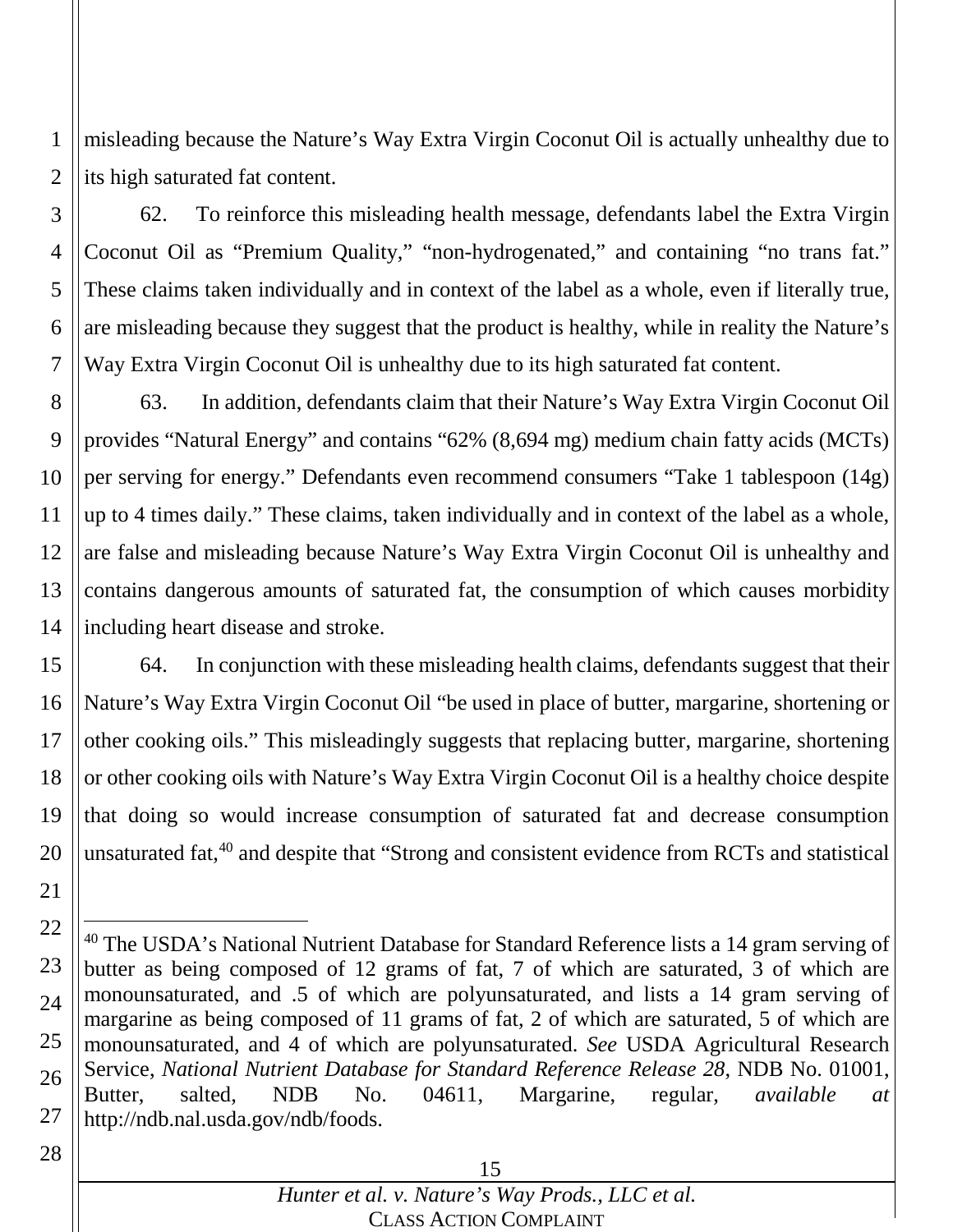modeling in prospective cohort studies shows that replacing SFA with PUFA reduces the risk of CVD events and coronary mortality."41

 65. These claims, taken individually and in context of the label as a whole, misleadingly imply, by affirmative representations and material omissions, that Nature's Way Extra Virgin Coconut Oil is healthy, when it is not, and that the product is healthier or more nutritious than butter, margarine, shortening or other cooking oils, which it is not.

 66. In sum, the totality of the Nature's Way Extra Virgin Coconut Oil label and packaging conveys the concrete message to a reasonable consumer that the product is healthy, and a more healthful alternative to butter, margarine, shortening or other cooking oils. Defendants intended consumers to rely upon this message, which is false and misleading for the reasons stated herein.

- **Defendants Place Misleading Health and Wellness Claims Directly on the B. Nature's Way Liquid Coconut Oil Label**
- 67. Below is an exemplar of the front of the Nature's Way Liquid Coconut Oil label.



USDA & HHS, Dietary Guidelines, supra n.16, Part D, Chapter 6 at 12.

*Hunter et al. v. Nature's Way Prods., LLC et al.* CLASS ACTION COMPLAINT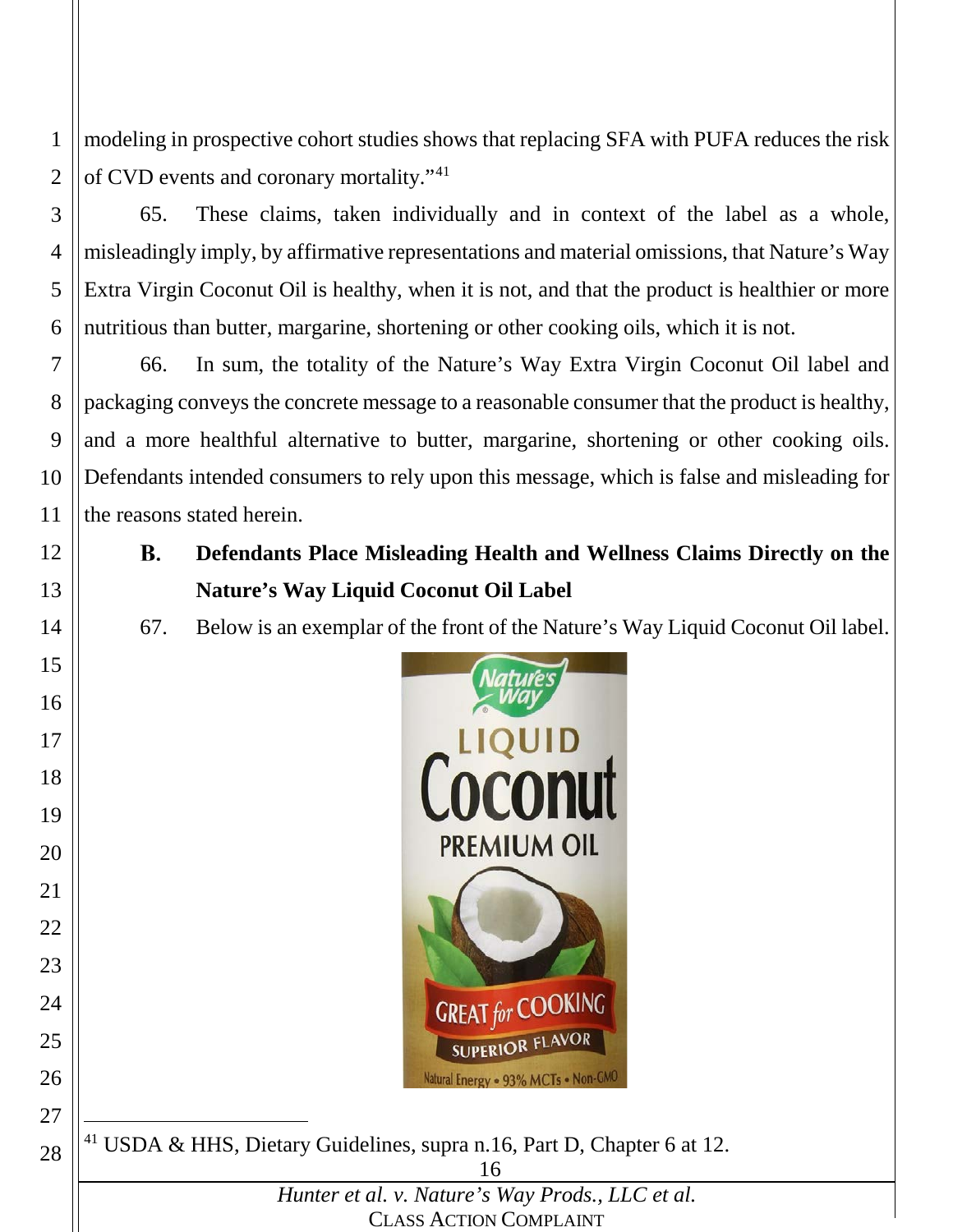68. Below are exemplars of the back and side of the Nature's Way Liquid Coconut Oil label.

**Facts** 

Calories from Fat 130

% Daily Value\*

22%

67%

 $0%$ 

 $0%$ 

 $0%$ 

0%

Vitamin C 0%

Iron 0%

**Suggested Cooking Use Pure Expeller Pressed Oil** As an alternative to butter, margarine or vegetable oil, use for baking and sautéing • From premium, non-GMO coconuts in temperatures up to 350° F. Great for . Non-hydrogenated; No trans fat salad dressings, sauces, dips, smoothies, drizzling over popcorn & more! • Hexane-free; No solvents used Nutrition Serving Size 1 Tablespoon (15 mL) Servings per Container 40 **Superior Flavor Amount Per Serving** Calories 130 • Taste & aroma of fresh coconuts Total Fat 14 g • Enhances flavor of your favorite foods Saturated Fat 13 g Trans Fat Og . Wide variety of healthy uses Polyunsaturated Fat  $<$ 0.5 g Monounsaturated Fat <0.5 g Cholesterol 0 mg Sodium 0 mg 93% MCTs for Natural Energy Total Carbohydrate 0 g Dietary Fiber 0 g • 13 g of medium chain triglycerides Sugars 0 g Protein 0 g (lauric, capric and caprylic acids) Vitamin A 0% Calcium 0% per tablespoon \*Percent Daily Values are based on a 2,000 calorie diet. Ingredients: Non-GMO Expeller Pressed Coconut Oil . Ideal for healthy lifestyles including @2013 Distributed by Nature's Way Products, LLC exercise and weight loss programs Green Bay, WI 54311 USA Questions? 1-800-9NATURE / naturesway.com 

69. Defendants deceptively market their Nature's Way Liquid Coconut Oil with a variety of labeling claims intended to convince consumers that the product is healthy, and to conceal or distract from the fact that it is pure fat, almost all of which is unhealthy saturated fat.

24 25 26 27 70. As with the Nature's Way Extra Virgin Coconut Oil, defendants label their Nature's Way Liquid Coconut Oil with the claim that it has a "Wide variety of healthy uses." This claim taken individually and in context of the label as a whole, is false and misleading because the product is actually unhealthy due to its high saturated fat content.

28

1

2

3

4

5

6

7

8

9

10

11

12

13

14

15

16

17

18

19

20

21

22

23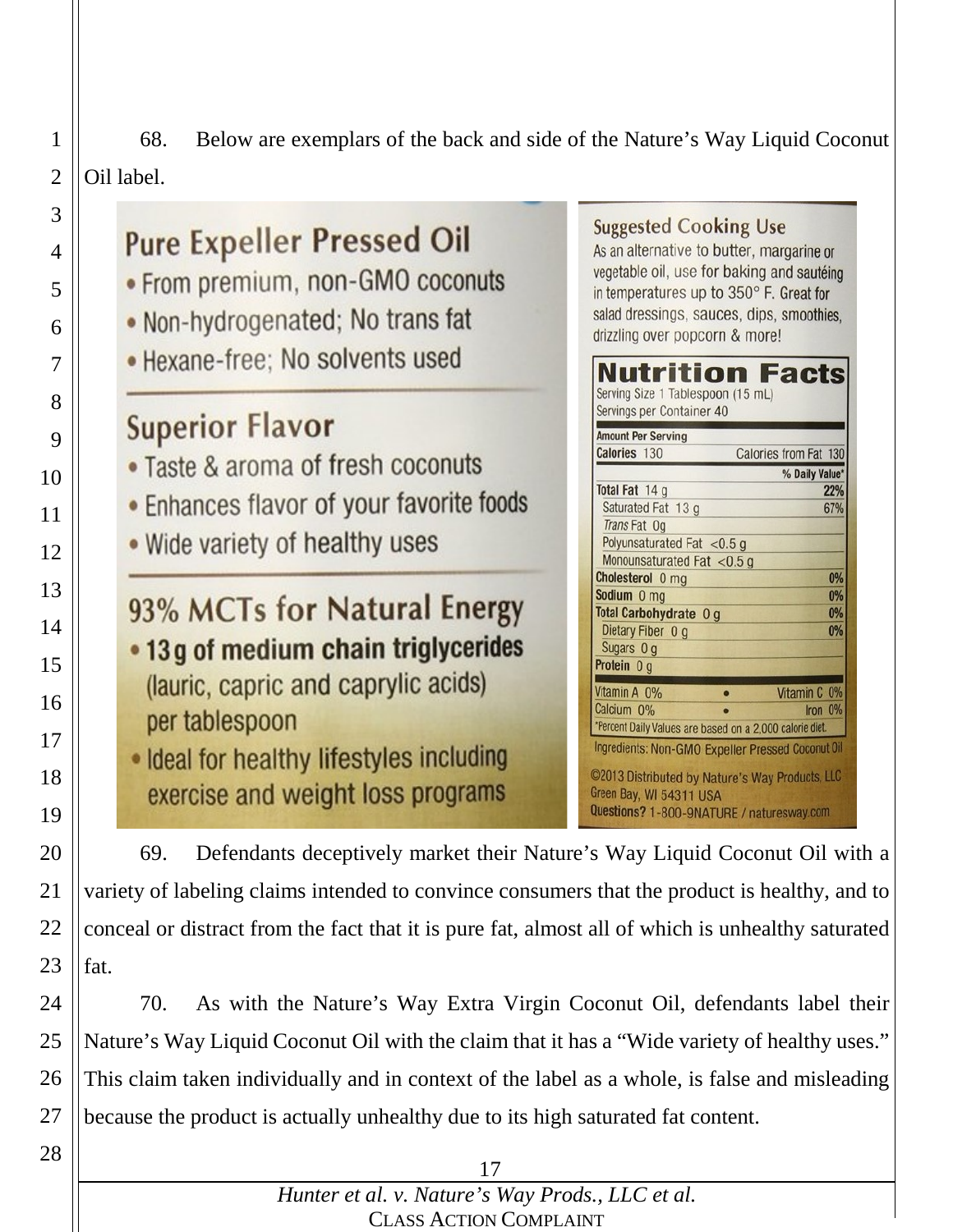1 2 3 4 5 71. Like the Nature's Way Extra Virgin Coconut Oil, defendants attempt to convince consumers that their Nature's Way Liquid Coconut Oil is "ideal for healthy lifestyles including exercise & weight loss programs." This claim, taken individually and in context of the label as a whole, is false and misleading because Nature's Way Liquid Coconut Oil is actually unhealthy due to its high saturated fat content.

6 7 8 9 10 11 12 72. To reinforce this misleading health message, defendants label the Nature's Way Liquid Coconut Oil with the phrases "Premium," "non-hydrogenated," and "no trans fat." In addition, defendants claim that Nature's Way Liquid Coconut Oil provides "Natural Energy" and contains "13 g of medium chain triglycerides" or "93% MCTs." These claims taken individually and in context of the label as a whole, are false and misleading (even to the extent some may be literally true) because the Nature's Way Liquid Coconut Oil is actually unhealthy due to its high saturated fat content.

13 14 15 16 17 18 73. In conjunction with these misleading health claims, defendants suggest that the Nature's Way Liquid Coconut Oil be used "as an alternative to butter, margarine or vegetable oil." This misleadingly suggests that replacing butter, margarine or vegetable oil with Nature's Way Liquid Coconut Oil is a healthy choice despite that doing so would increase consumption of saturated fat and decrease consumption unsaturated fat, <sup>42</sup> and despite that "Strong and consistent evidence from RCTs and statistical modeling in prospective cohort

20

19

<sup>21</sup> 22 23 24 25 26 27 <sup>42</sup> The USDA's National Nutrient Database for Standard Reference lists a 14 gram serving of butter as being composed of 12 grams of fat, 7 of which are saturated, 3 of which are monounsaturated, and .5 of which are polyunsaturated; lists a 14 gram serving of margarine as being composed of 11 grams of fat, 2 of which are saturated, 5 of which are monounsaturated, and 4 of which are polyunsaturated; and lists a 13.6 gram serving of vegetable oil as being composed of 13.6 grams of fat, 1 of which is saturated, 3 of which are monounsaturated, and 9 of which are polyunsaturated. *See* USDA Agricultural Research Service, *National Nutrient Database for Standard Reference Release 28*, NDB No. 01001, Butter, salted, NDB No. 04611, Margarine, regular, NDB No. 04670, Vegetable Oil. *available at* http://ndb.nal.usda.gov/ndb/foods.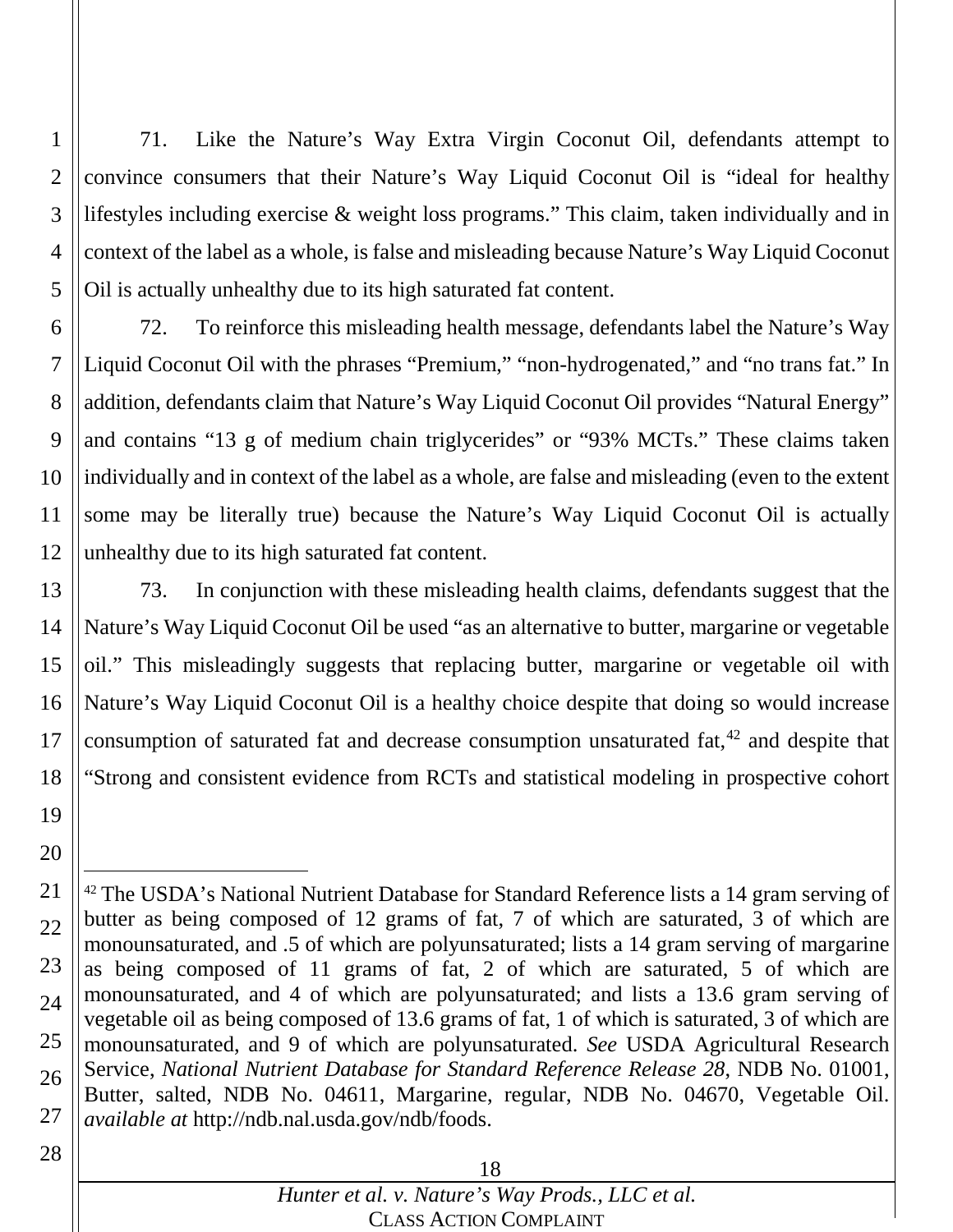1 2 studies shows that replacing SFA with PUFA reduces the risk of CVD events and coronary mortality."<sup>43</sup>

3 4 5 6 74. These claims, taken individually and in context of the label as a whole, misleadingly imply, by affirmative representations and material omissions, that Nature's Way Liquid Coconut Oil is healthy, when it is not, and that it is healthier or more nutritious than butter, margarine, or vegetable oil, which it is not.

7 8 9 10 75. In short, the totality of the packaging conveys the concrete message to a reasonable consumer that the Nature's Way Liquid Coconut Oil is healthy, and a more healthful alternative to butter, margarine or vegetable oil. Defendants intended consumers to rely upon this message, which is false and misleading for the reasons stated herein.

11 12

#### $\mathbf{C}$ . **The Nature's Way Website Contains Misleading Health and Wellness Claims About the Nature's Way Coconut Oil Products**

13 14 15 76. The labels of the Nature's Way coconut oil products direct consumers to the Nature's Way website (www.naturesway.com), which defendants use as a platform for their health marketing campaign.

16 17 18 19 20 77. Through statements on Nature's Way's website, defendants portray Nature's Way as a company devoted "To help[ing] [consumers] enhance their health," and represent that "[t]his has become the basis of everything we do. The very foundation of a growing legacy of trust. And an oath to our customers that we take incredibly seriously—Trust the Leaf®."44

21 22 23 24 78. On its website, Nature's Way further claims that "The health properties of coconut oil have been known for thousands of years. Coconut oil naturally contains "good fats" called medium chain triglycerides (MCTs), which your body uses to produce energy.[]

25

26 43 USDA & HHS, Dietary Guidelines, supra n.16, Part D, Chapter 6 at 12.

27 <sup>44</sup> Nature's Way, Our Story, http://www.naturesway.com/Our-Story.

28

### 19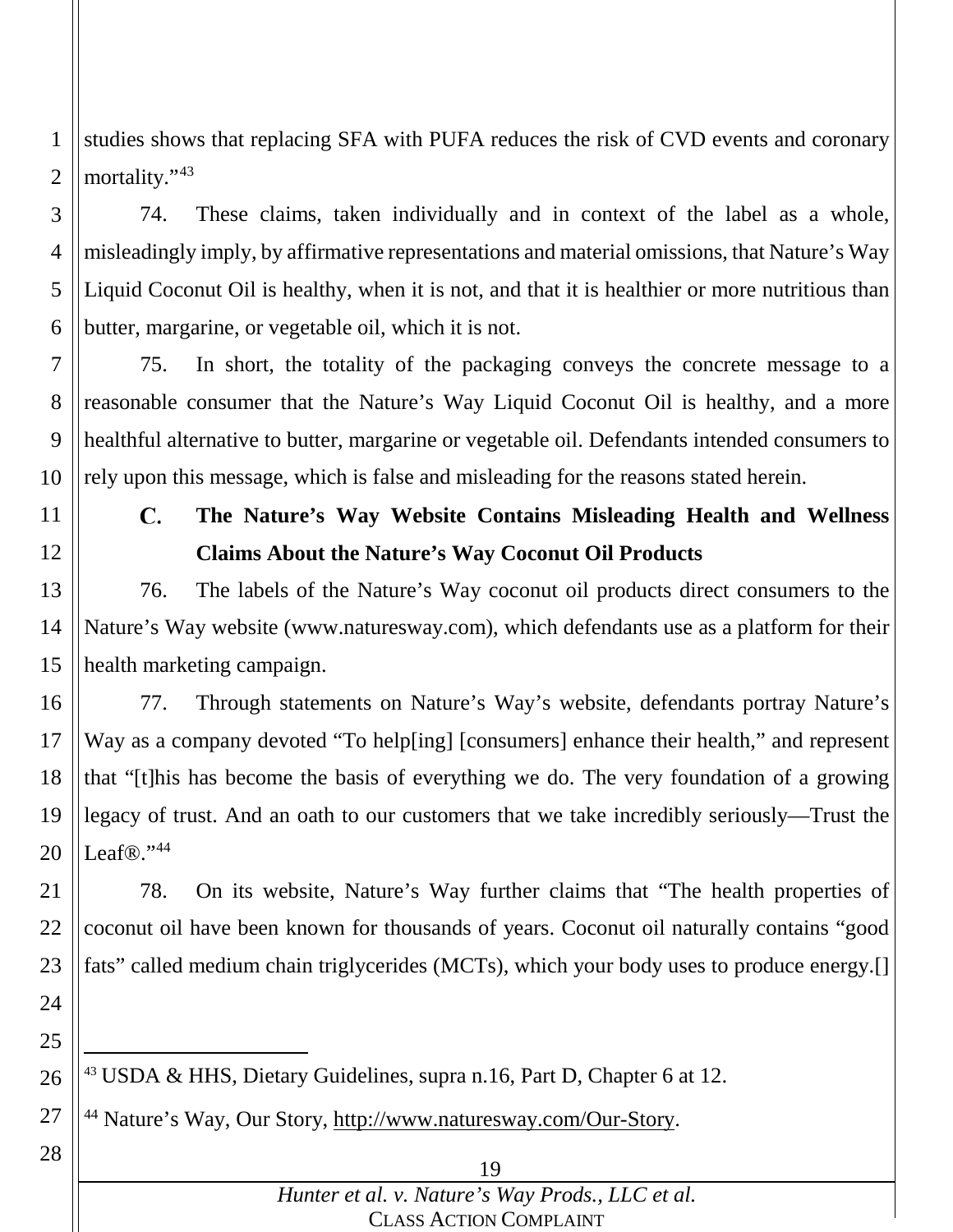1 2 Adding coconut oil to your diet can help increase metabolism, and help fuel any healthy lifestyle."45

3 4 **V. The Labeling of the Nature's Way Coconut Oil Products Violates California and Federal Law**

5 6

#### **Any Violation of Federal Food Labeling Statutes or Regulations is a**  A. **Violation of California Law**

7 8 9 10 11 12 79. Pursuant to the California Sherman Food, Drug, and Cosmetic Law, Cal. Health & Safety Code §§ 109875 *et. seq.* (the "Sherman Law"), California has adopted the federal food labeling requirements as its own, *see id.* § 110665 ("Any food is misbranded if its labeling does not conform with the requirements for nutrition labeling as set forth in Section 403(q) (21 U.S.C. Sec. 343(q)) of the federal act and the regulation adopted pursuant thereto.").

13 14 80. For the purposes of labeling, "a dietary supplement shall be deemed to be a food." *See* 21 U.S.C. 321(ff).

15 16 17 81. The Federal Food, Drug, and Cosmetic Act expressly authorizes state regulations, such as the Sherman Law, that are "identical to the requirement[s]" of the FDCA and federal regulations. *See* 21 U.S.C. § 343-1.

18 19 20 82. Because the Sherman Law's requirements are identical to the requirements of the Federal Food, Drug, and Cosmetic Act and FDA regulations the Sherman law is explicitly authorized by the FDCA.

**B.** 

21

22

23

27

28

**The Nature's Way Coconut Oil Products' False and Misleading Labeling Claims Render the Products Misbranded Under California and Federal Law**

24 25 26 83. Defendants' deceptive statements described herein violate Cal. Health & Safety Code § 109875, and 21 U.S.C. § 343(a), which deem a food misbranded if its labeling is "false or misleading in any particular."

45 Nature's Way, Coconut Oil, http://www.naturesway.com/Category/Coconut-Oil.

<sup>20</sup>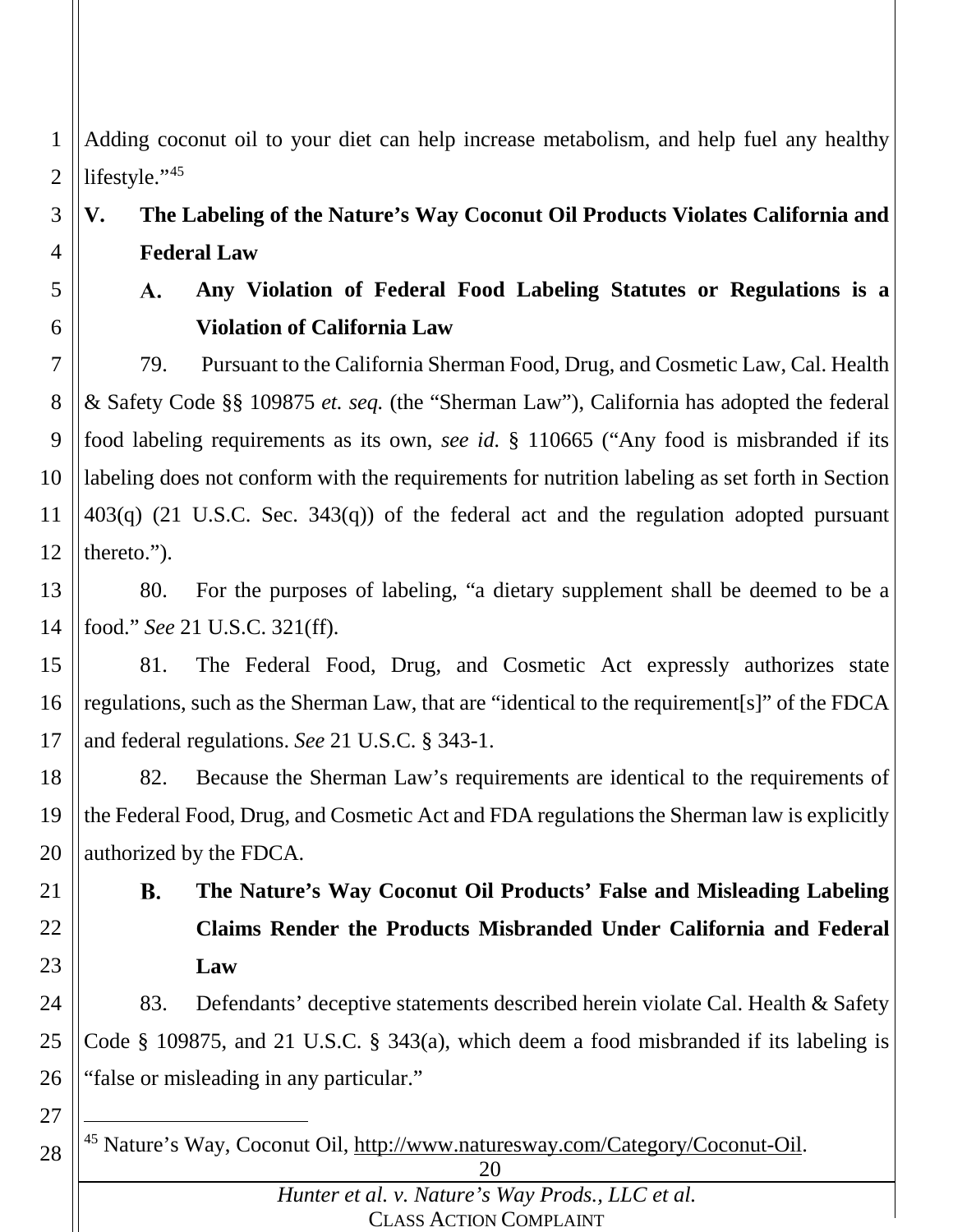84. In addition, the products' labeling is misleading, and thus misbranded, because "it fails to reveal facts that are material in light of other representations." 21 C.F.R § 1.21.

# 3 4 5 6

7

1

2

### **The Nature's Way Coconut Oil Products are Misbranded Because They**  C. **Make Unauthorized Nutrient Content and Percentage Claims**

85. The Nature's Way coconut oil products are misbranded because their labels bear nutrient content claims even though the products do not meet the requirements to make such claims.

8 9 10 11 12 13 86. Under 21 U.S.C. § 343(r)(1)(A), a claim that characterizes the level of a nutrient which is of the type required to be in the labeling of the food must be made in accordance with a regulation promulgated by the Secretary (or, by delegation, FDA) authorizing the use of such a claim. *See also* Cal. Health & Safety Code § 110670 ("Any food is misbranded if its labeling does not conform with the requirements for nutrient content or health claims" set by federal law.).

14 15 16 87. Characterizing the level of a nutrient on food labels and labeling of a product without complying with the specific requirements pertaining to nutrient content claims for that nutrient renders a product misbranded under 21 U.S.C. § 343(r)(1)(A).

17 18 19 20 21 22 88. Defendants label both the Nature's Way Extra Virgin Coconut Oil, and the Nature's Way Liquid Coconut Oil with the phrases "non-hydrogenated" and "no trans fat." In addition, the label of Nature's Way Extra Virgin Coconut Oil bears the phrases "62% MCTs" and 62% (8,694 mg) medium chain fatty acids (MCTs) per serving," while the label of the Nature's Way Liquid Coconut Oil bears the phrases "93% MCTs" and "13 g of medium chain triglycerides."

23 24 25 89. These phrases meet the definition of nutrient content claims because they characterize the level of trans fat, and fatty acids, in the coconut oil products, which are nutrients of the type required to be in nutrition labeling. *See* 21 C.F.R. § 101.13(b)(1).

26 27 90. Under 21 C.F.R. § 101.13(h), a food that bears an express or implied nutrient content claim, and that contains more than 13 grams of total fat or 4 grams of saturated fat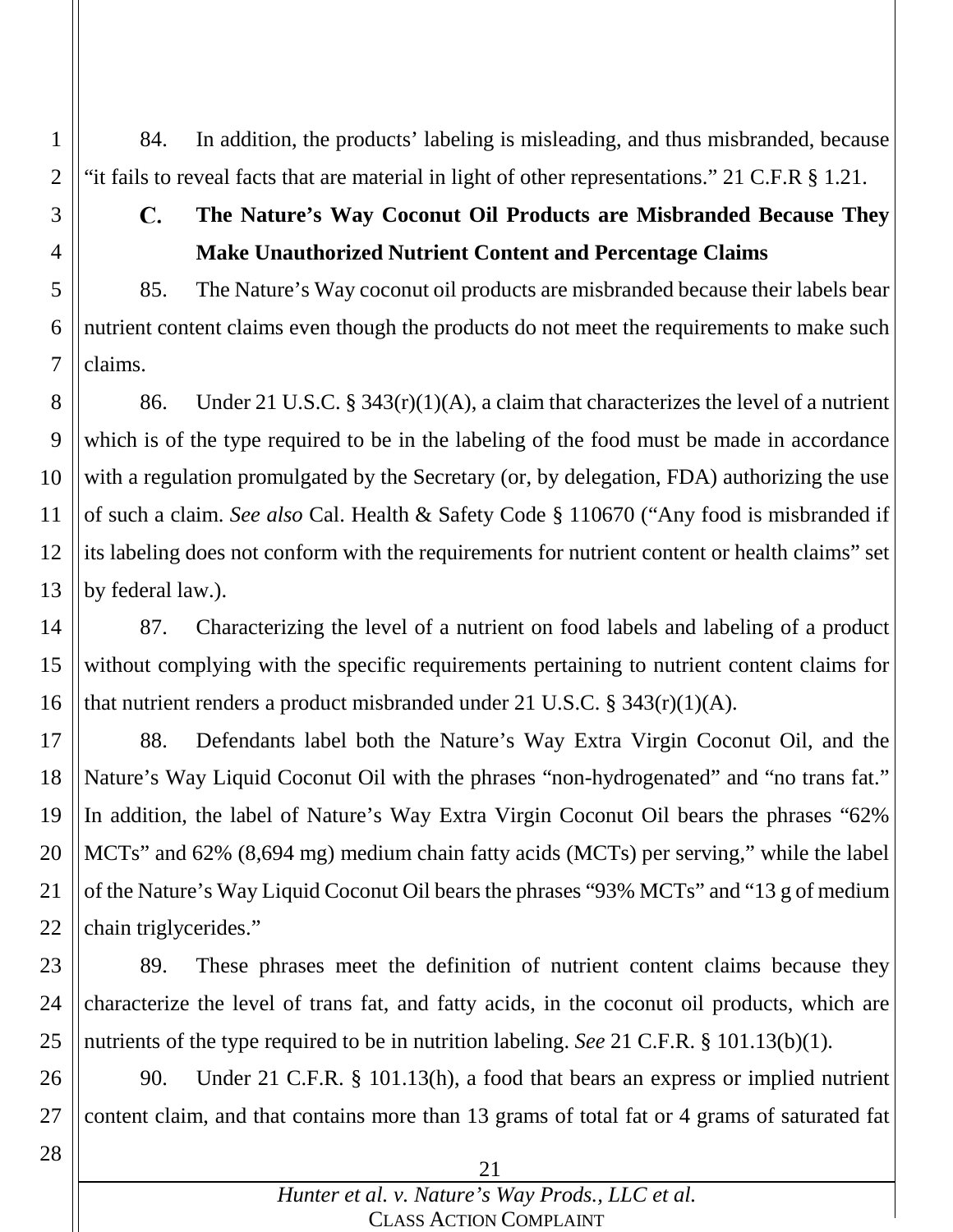1 2 3 4 per serving, must also bear a disclosure statement on the label, immediately adjacent to the claim, referring the consumer to nutrition information for that nutrient, e.g., "See nutrition information for total fat and saturated fat content." 21 C.F.R. § 101.13(h)(1). *See also* 21 C.F.R. § 101.13(q)(3)(ii) (requiring compliance with §101.13(h) for percentage claims).

5 6 7 8 9 91. Despite that both Nature's Way coconut oil products contain 14 grams of total fat and 13 gram of saturated fat per serving, their labels fail to bear these mandatory disclosure statements, which provide consumers with material nutrition information. Therefore, Nature's Way Extra Virgin Coconut Oil and Nature's Way Liquid Coconut Oil are misbranded.

10 11 12 13 14 15 92. Further, even if the Nature's Way coconut oil products had contained the required disclosures, they would still be misbranded because "no trans fat" is an unauthorized nutrient content claim that may not be used in the labeling of any foods. *See Reid v. Johnston & Johnson*, 780 F.3d 952, 962-63 (2015). The FDA similarly has no defined nutrient content claims for "non-hydrogenated," or any statements about MCTs, but all such claims must, in any event, be not misleading. *See* 21 C.F.R. § 101.13(i)(iii).

16 17 18 19 20 93. Plaintiffs and members of the Class would not have purchased the Nature's Way coconut oil products if they knew the products were and are misbranded pursuant to California and federal regulations because their labels make unauthorized nutrient content claims despite containing disqualifying amounts of total and saturated fat and omit material information and disclosures.

21 22

#### **The Nature's Way Coconut Oil Products are Misbranded Because They**  D. **Make Unauthorized Health Claims**

23 24 25 94. In addition, the labels of the Nature's Way coconut oil products are misleading and misbranded because they claim that the oils are healthy, but the products do not meet the requirements for making such claims.

26 27 95. To "use the term 'healthy' or related terms (e.g., 'health,' 'healthful,' 'healthfully,' 'healthfulness,' 'healthier,' 'healthiest,' 'healthily,' and 'healthiness')" foods

28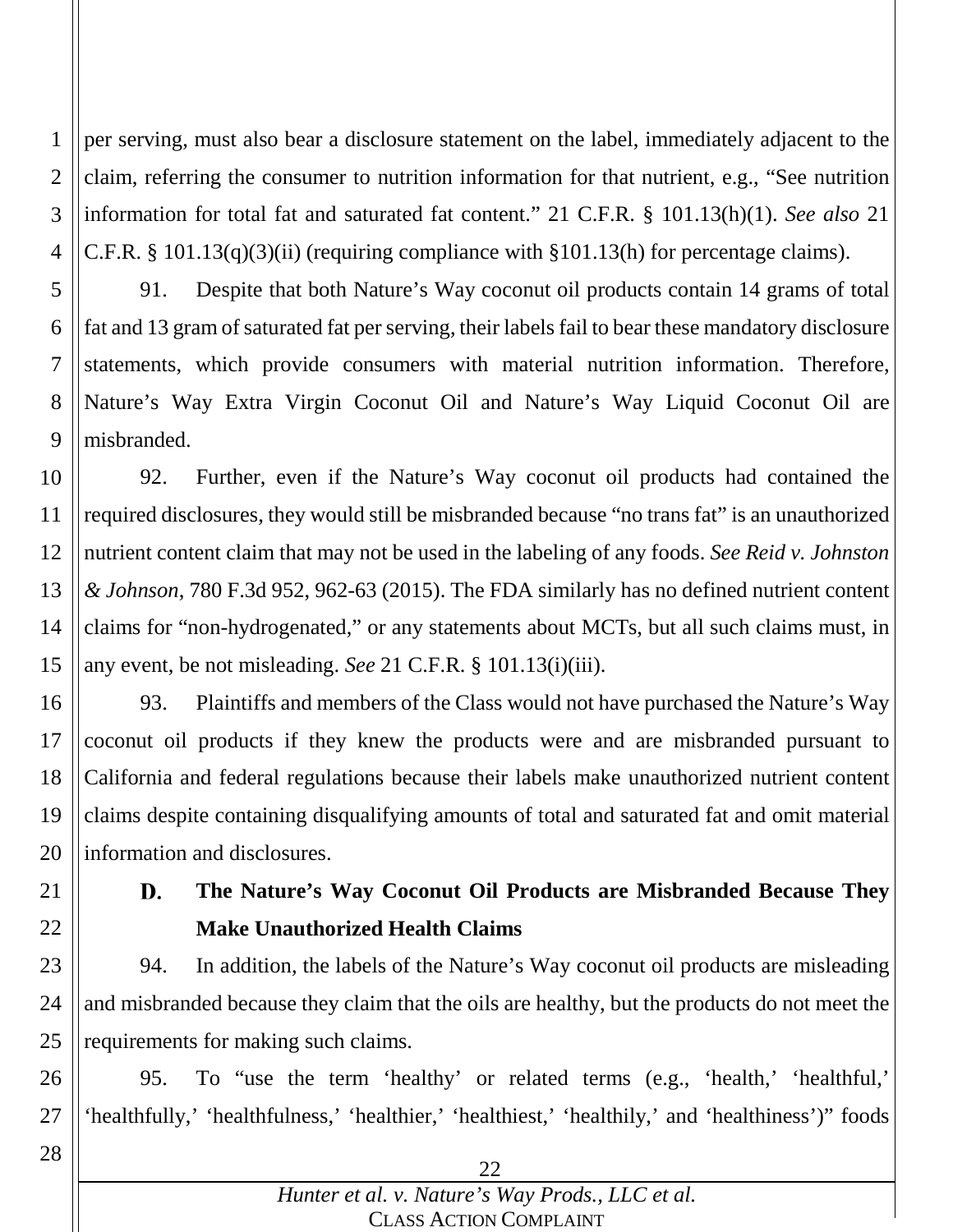1 2 must satisfy specific "conditions for fat, saturated fat, cholesterol, and other nutrients." 21 C.F.R § 101.65(d)(2).

3 4 5 96. The Nature's Way coconut oil products are "not specifically listed" in the table contained in 21 C.F.R  $\S$  101.65(d)(2)(i), and therefore are governed by section (F) of the table. *See* 101.65(d)(2)(i)(F).

6 7 8 9 10 11 12 13 14 97. Under 21 C.F.R. § 101.65(d)(2)(i)(F), to use a "healthy" term, a food must (1) be "Low fat as defined in § 101.62(b)(2)," (2) be "Low saturated fat as defined in § 101.62(c)(2)," and (3) contain "At least 10 percent of the RDI [recommended daily intake] or the DRV [dietary reference values] per RACC [reference amount customarily consumed] of one or more of vitamin A, vitamin C, calcium, iron, protein or fiber." See 21 C.F.R. § 101.65(d)(2)(i)(F) (incorporating by reference total fat requirement, 21 C.F.R. § 101.62(b)(2), and saturated fat requirement, 21 C.F.R. § 101.62(c)(2)). In addition, the food must comply "with the definition and declaration requirements in this part 101 for any specific nutrient content claim on the label or in labeling." 21 C.F.R. § 101.65(d)(2)(iii).

15 16 17 98. Section  $101.62(b)(2)(i)(B)$  provides the applicable definition of "low fat" for the Nature's Way coconut oil products because they have RACCs (reference amounts customarily consumed) and labeled servings of less than 30 grams.

18 19 99. Under section  $101.62(b)(2)(i)(B)$ , a food is low fat only if it "contains 3 g or less of fat per reference amount customarily consumed and per 50 g of food."

20 21 22 23 100. The Nature's Way coconut oil products both contain 14 grams of total fat per RACC or labeled serving, and 50 grams of total fat per 50 grams. Thus the Nature's Way coconut oil products do not meet the total fat requirement in section  $101.65(d)(2)(i)$ (F), and as a result, their use of a "healthy" term renders the products misbranded.

24 25 26 101. Under section 101.62(c)(2), a food is "low saturated fat" only if it "contains 1 g or less of saturated fatty acids per reference amount customarily consumed and not more than 15 percent of calories from saturated fatty acids."

23 *Hunter et al. v. Nature's Way Prods., LLC et al.* CLASS ACTION COMPLAINT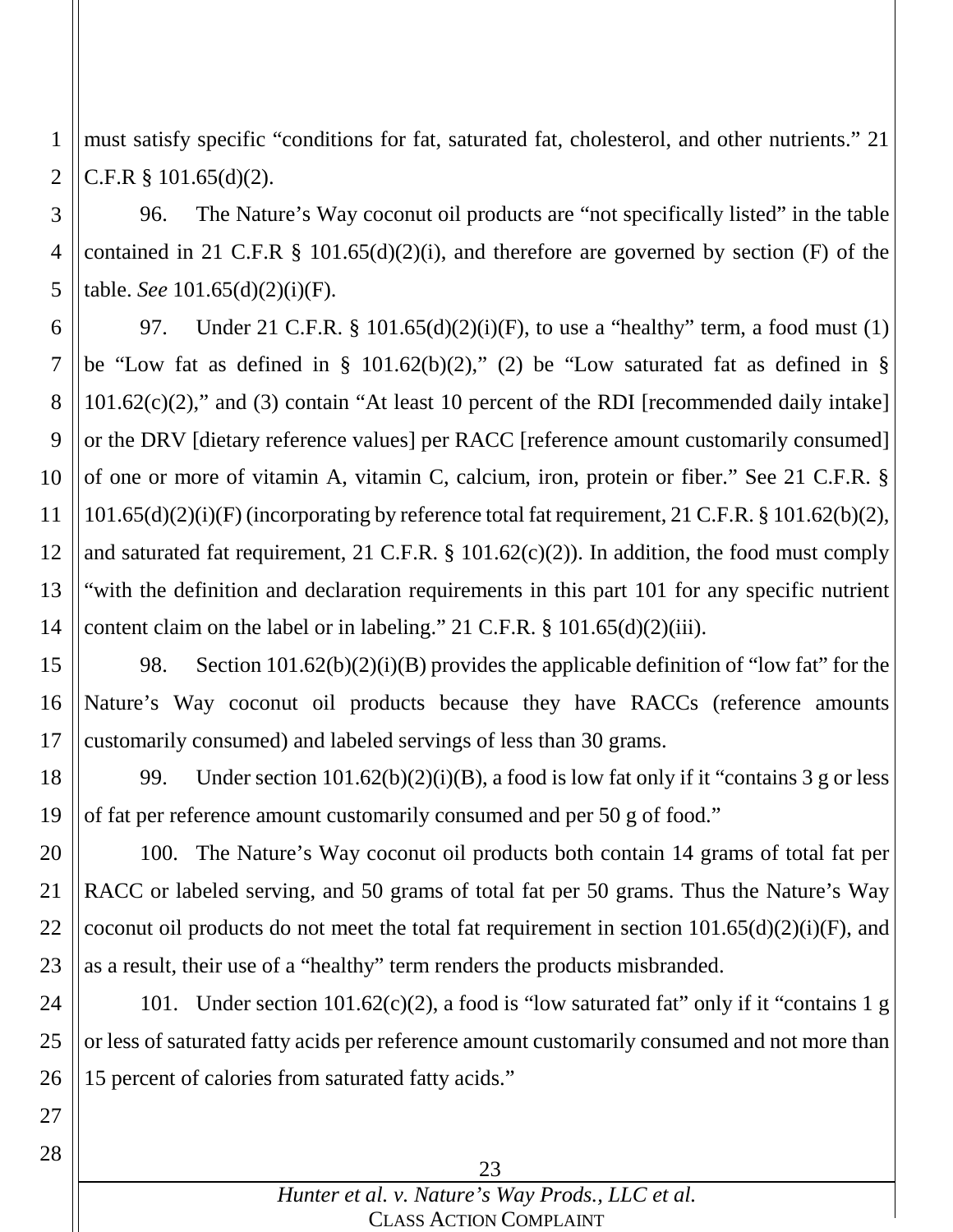1 2 3 4 5 102. The Nature's Way coconut oil products both contain 13 grams of saturated fat per RACC or labeled serving, and approximately 92 percent of calories come from saturated fat. The products therefore do not meet the saturated fat requirement in section  $101.65(d)(2)(i)$ (F), and as a result, their use of a "healthy" term renders the products misbranded.

6 7 8 9 103. Further, the Nature's Way coconut oil products do not contain "at least 10 percent of the RDI or the DRV per RACC of one or more of vitamin A, vitamin C, calcium, iron, protein or fiber," 21 C.F.R. § 101.65(d)(2)(i)(F), and as a result, their use of a "healthy" term renders the products misbranded.

10 11 12 13 104. Finally, the Nature's Way coconut oil products, as explained above, fail to comply "with the definition and declaration requirements in this part 101 for any specific nutrient content claim on the label or in labeling," 21 C.F.R. § 101.65(d)(2)(iii), further rendering them misbranded.

14 15 16 17 105. In sum, the Nature's Way coconut oil products bear unauthorized claims that the products are healthy. The products do not meet the clear and specific criteria the FDA (and by extension, California) requires for using the term healthy (and variations) to describe a food or supplement.

18 19 20 21 106. Defendants' use of the term healthy (and variations) to describe the Nature's Way coconut oil products not only violates 21 C.F.R. § 101.65 and renders the products misbranded, but also misleads consumers regarding the nature of the oils, in the specific manner the regulations are intended to prevent.

#### 22 **VI. Plaintiffs' Purchase, Reliance, and Injury**

23 24 25 26 107. Plaintiff Sherry Hunter purchased Nature's Way Extra Virgin Coconut Oil. As best she can remember, she purchased the 16-ounce variety of Nature's Way Extra Virgin Coconut Oil in or around July 2015 from a Sprouts Farmers Market located at 690 3rd Ave., Chula Vista, CA 91910, for approximately \$10.

28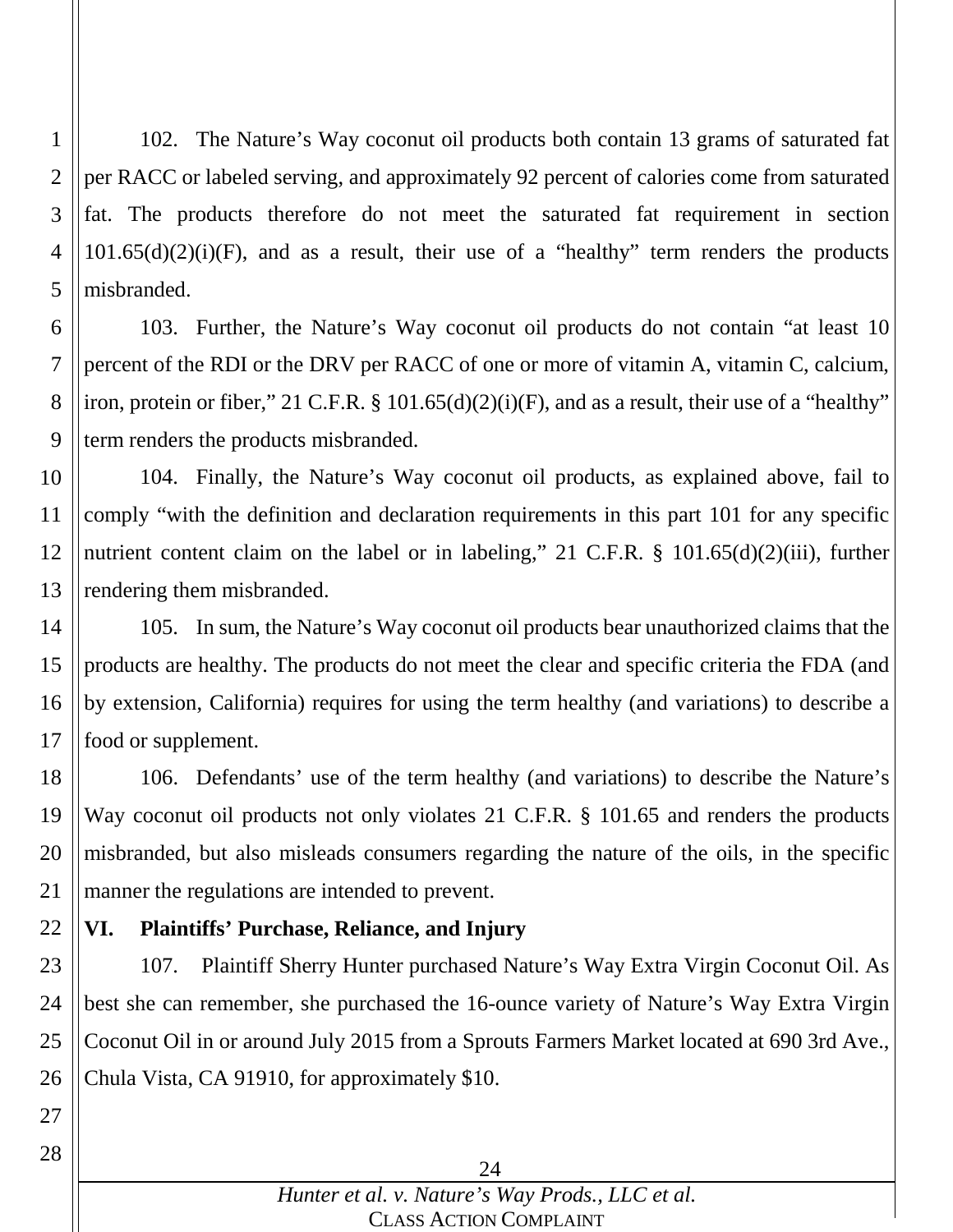1 2 3 4 5 6 108. As best she recalls, Ms. Levin began purchasing Nature's Way Extra Virgin Coconut Oil approximately five years ago. Since that time, until recently, she has purchased the product approximately once per month. Ms. Levin believes she most recently purchased a 32-ounce container of Nature's Way Extra Virgin Coconut Oil in or around September or October of 2015 from Accent on Health, located at 18559 Devonshire Street, Northridge, California 91324, for approximately \$24.

7 8 9 10 109. When deciding to purchase Nature's Way Extra Virgin Coconut Oil, plaintiffs read and relied on the following claims (or claims substantially similar to the following claims, which collectively conveyed the same health and wellness message as conveyed by the following claims) on the product's label:

11

12

13

14

18

19

a. "Premium Quality"

b. "Variety of Healthy Uses: Enjoy straight from the jar or supplement your diet by mixing into smoothies, spreading on bagels and toast, or adding to homemade energy bars. Be creative! The possibilities are endless."

15

c. "non-hydrogenated, no trans fat"

16 17 d. "Natural Energy: Provides 62% (8,694 mg) medium chain fatty acids (MCTs) per serving for energy."

- e. "Ideal for exercise & weight loss programs."
- f. "62% MCTs"
- 20 g. "Natural Energy"
- 21
- h. "Recommendation: Take 1 tablespoon (14g) up to 4 times daily"

22 23 i. "For cooking, can be used in place of butter, margarine, shortening or other cooking oils."

24 25 26 110. Based on these representations, plaintiffs believed the Nature's Way Extra Virgin Coconut Oil was healthy, healthier than butter, margarine, shortening and other cooking oils, and would not raise or otherwise detriment their blood cholesterol levels.

27

28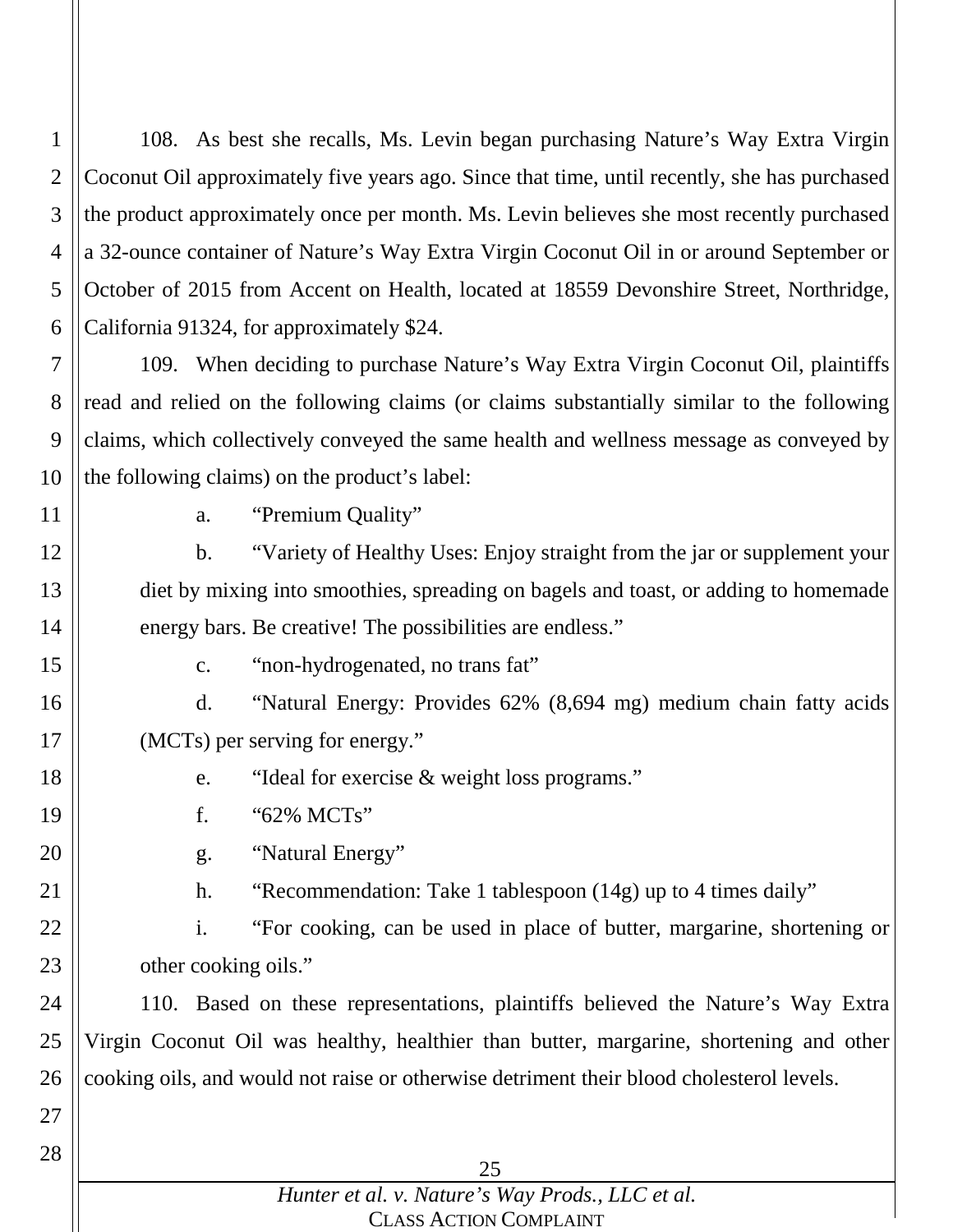1 2 3 4 5 111. When purchasing Nature's Way Extra Virgin Coconut Oil, plaintiffs were seeking a product that had the qualities described on the Nature's Way Extra Virgin Coconut Oil label, namely, a healthy, nutritious food that was better than butter, margarine, shortening and cooking oils, the consumption of which would not increase their risk of CHD, stroke, and other morbidity.

6 7 8 9 10 112. The Nature's Way Extra Virgin Coconut Oil label's representations, however, were false and misleading, and had the capacity, tendency, and likelihood to confuse or confound plaintiffs and other consumers acting reasonably (including the putative Class) because, as described in detail herein, the products are not healthy but instead their consumption increases the risk of CHD, stroke, and other morbidity.

11 12 13 113. Plaintiffs are not nutritionists, food experts, or food scientists, but rather lay consumers who did not have the specialized knowledge that Nature's Way had regarding the nutrients present in its coconut oils.

14 15 16 114. Plaintiffs acted reasonably in relying on the health and wellness claims that defendants intentionally placed on the Extra Virgin Coconut Oil label with the intent to induce average consumers into purchasing it.

17 18 115. The Nature's Way coconut oil products cost more than similar products without misleading labeling, and would have cost less absent the false and misleading statements.

19 20 21 116. Plaintiffs paid more for the Nature's Way Extra Virgin Coconut Oil, and would only have been willing to pay less, or unwilling to purchase it at all, absent the false and misleading labeling statements complained of herein.

22 23 117. For these reasons, the Nature's Way Extra Virgin Coconut Oil was worth less than what plaintiffs paid for it.

24 25 26 118. Instead of receiving products that had actual healthful qualities, the products that plaintiffs and the Class received were ones that are not healthy, but rather their consumption causes increased risk of CHD, stroke, and other morbidity.

26 *Hunter et al. v. Nature's Way Prods., LLC et al.* CLASS ACTION COMPLAINT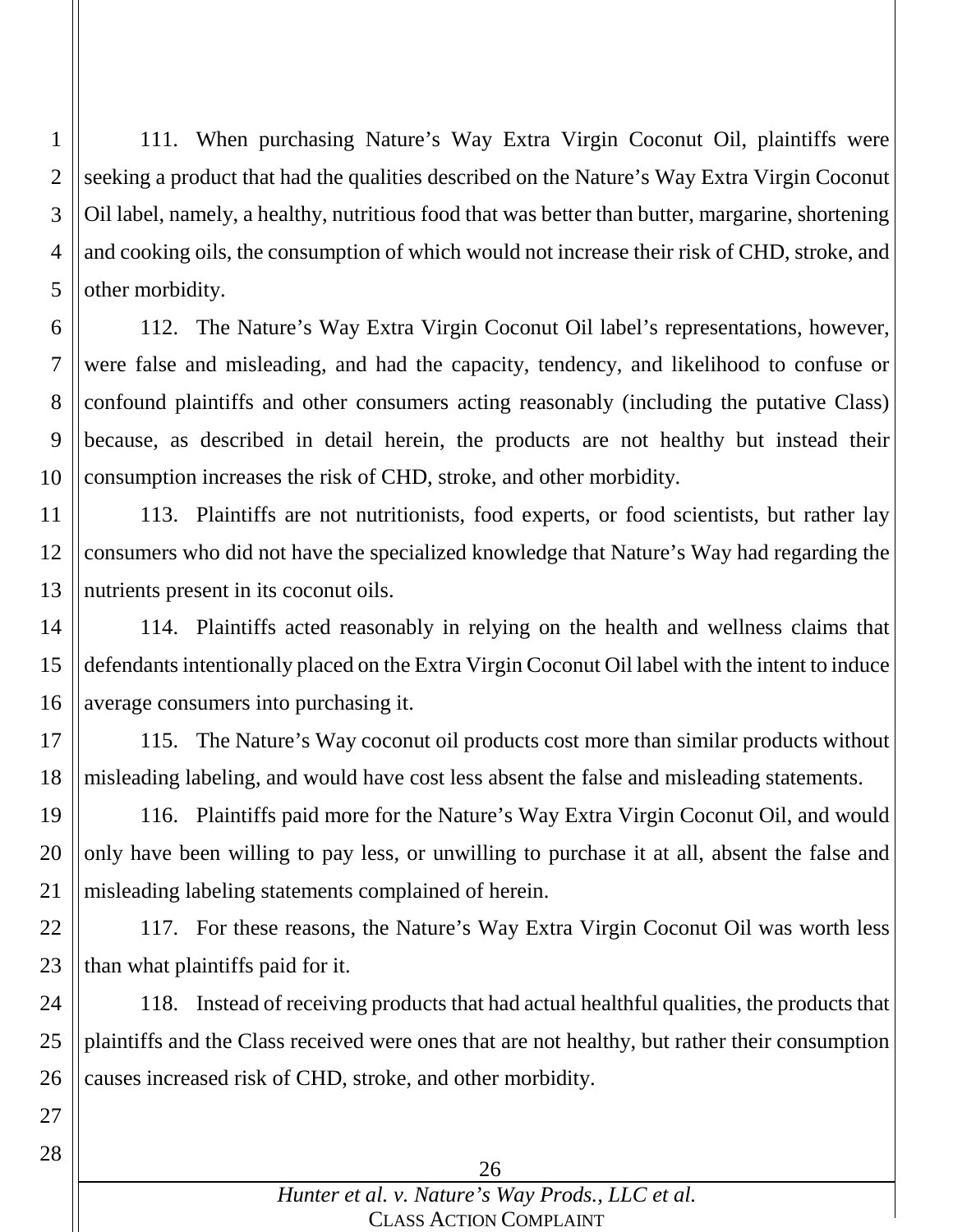1 2 3 119. Plaintiffs would not have purchased Nature's Way Extra Virgin Coconut Oil if they knew that it was misbranded pursuant to California and FDA regulations, or that its labeling claims were false and misleading.

4 5 6 120. Plaintiffs lost money as a result of defendants' deceptive claims and practices in that they did not receive what they paid for when purchasing Nature's Way Extra Virgin Coconut Oil.

7 8 121. Plaintiffs detrimentally altered their position and suffered damages in an amount equal to the amount they paid for the product.

9 10 11 122. Defendants' senior officers and directors allowed the Nature's Way coconut oil products to be sold with full knowledge or reckless disregard that the challenged claims are fraudulent, unlawful, and misleading.

12

### **DELAYED DISCOVERY**

13 14 15 123. Plaintiff Malia Levin did not discover that defendants' labeling of the Nature's Way Extra Virgin Coconut Oil was false, deceptive, or misleading until approximately December 2015 when she spoke with her counsel in this matter.

16 17 18 19 124. Ms. Levin, in the exercise of reasonable diligence, could not have discovered defendants' deceptive practices earlier because, like nearly all consumers, she does not have access to scholarly publications where the scientific evidence of negative health effects of coconut oils on human health has been published.

20 21 22 125. Further, Ms. Levin is not a nutritionist, food expert, or food scientist; she is a lay consumer who did not possess the specialized knowledge defendants possessed regarding the negative health effects of coconut oil.

23

### **CLASS ACTION ALLEGATIONS**

24 25 26 27 126. California Code of Civil Procedure section 382 provides that "when the question is one of a common or general interest, of many persons, or when the parties are numerous, and it is impracticable to bring them all before the court, one or more may sue or defend for the benefit of all."

28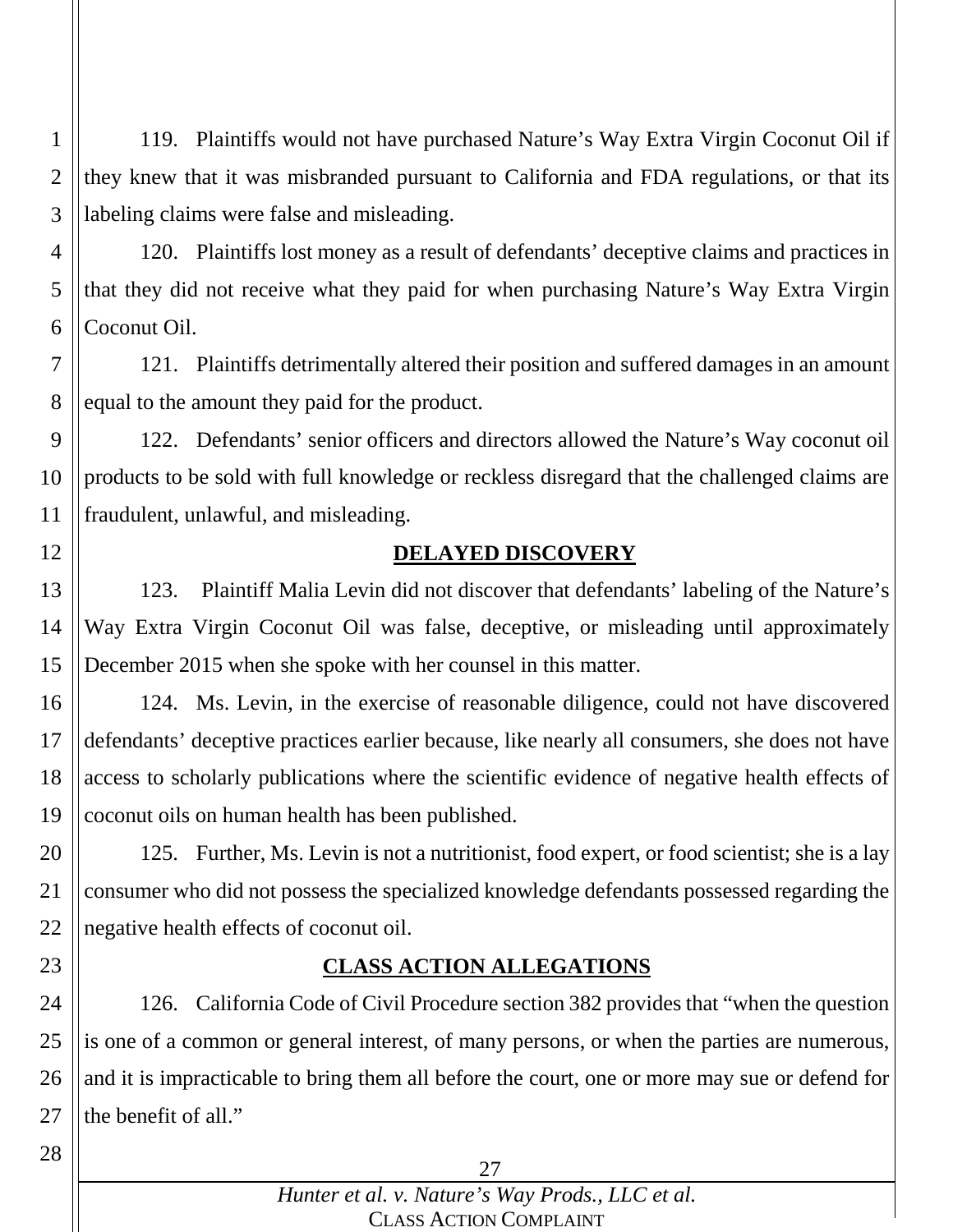1 2 3 4 5 6 127. While reserving the right to redefine or amend the class definition prior to seeking class certification, plaintiffs bring this suit as a class action pursuant to California Code of Civil Procedure section 382 on behalf of themselves and a Class of all persons in California who purchased, for personal or household use, and not for resale or distribution, Nature's Way Extra Virgin Coconut Oil, or Nature's Way Liquid Coconut Oil (the "Class"). 128. The members in the proposed Class are so numerous that individual joinder of

7 8 all members is impracticable, and the disposition of the claims of all Class Members in a single action will provide substantial benefits to the parties and Court.

9

129. Questions of law and fact common to plaintiffs and the Class include:

10

11

12

15

16

17

19

20

22

23

24

25

a. whether defendants communicated a message regarding healthfulness of their coconut oil products through their packaging and advertising;

13 14

b. whether that message was material, or likely to be material to a reasonable consumer;

c. whether the challenged claims discussed herein are false, misleading, or reasonably likely to deceive a reasonable consumer, because of the high saturated fat content of the Nature's Way coconut oil products;

18

d. whether defendants' conduct violates public policy;

e. whether defendants' conduct violates state and federal food statutes or regulations;

21

f. the proper amount of damages, including punitive damages;

- g. the proper amount of restitution;
- h. the proper injunctive relief, including a corrective advertising campaign; and

i. the proper amount of attorneys' fees.

26 27 130. These common questions of law and fact predominate over questions that affect only individual Class Members.

28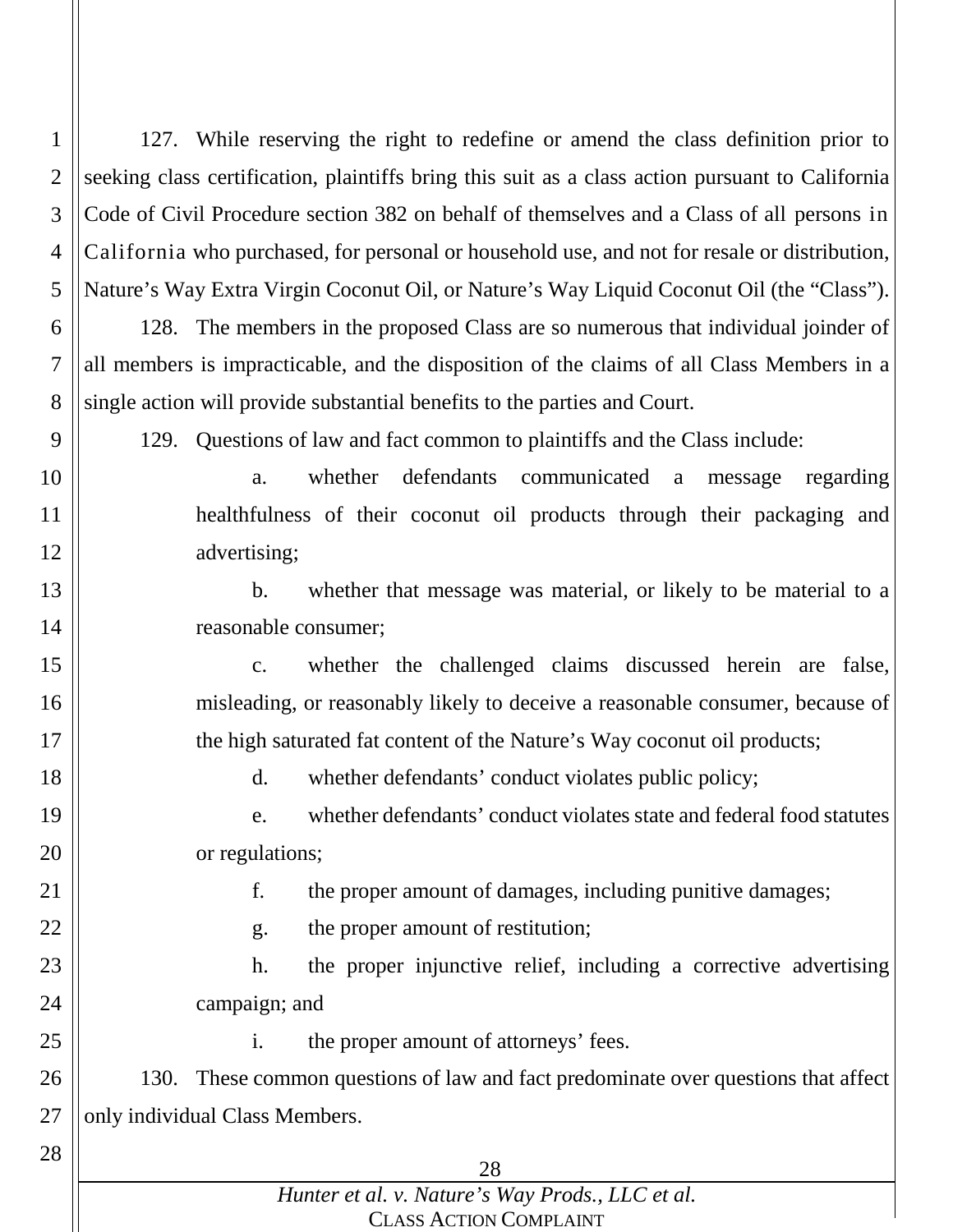1 2 3 4 5 6 7 131. Plaintiffs' claims are typical of Class Members' claims because they are based on the same underlying facts, events, and circumstances relating to defendants' conduct. Specifically, all Class Members, including plaintiffs, were subjected to the same misleading and deceptive conduct when they purchased the challenged products, and suffered economic injury because the products were and are misrepresented. Absent defendants' business practice of deceptively and unlawfully labeling the Nature's Way coconut oil products, plaintiffs and Class Members would not have purchased the products.

8 9 10 11 132. Plaintiffs will fairly and adequately represent and protect the interests of the Class, have no interests incompatible with the interests of the Class, and have retained counsel competent and experienced in class action litigation, and specifically in litigation involving the false and misleading advertising of foods.

12 13 14 133. Class treatment is superior to other options for resolution of the controversy because the relief sought for each Class Member is small such that, absent representative litigation, it would be infeasible for Class Members to redress the wrongs done to them.

15 16 134. Questions of law and fact common to the Class predominate over any questions affecting only individual Class Members.

17 18 135. Defendants have acted on grounds applicable to the Class, thereby making appropriate final injunctive and declaratory relief concerning the Class as a whole.

# **CAUSES OF ACTION**

## **FIRST CAUSE OF ACTION**

### **Violations of the Unfair Competition Law,**

### **Cal. Bus. & Prof. Code §§ 17200** *et seq.*

23 24 136. Plaintiffs reallege and incorporate the allegations elsewhere in the Complaint as if set forth in full herein.

25 26 137. The UCL prohibits any "unlawful, unfair or fraudulent business act or practice." Cal. Bus. & Prof. Code § 17200.

27 28

19

20

21

22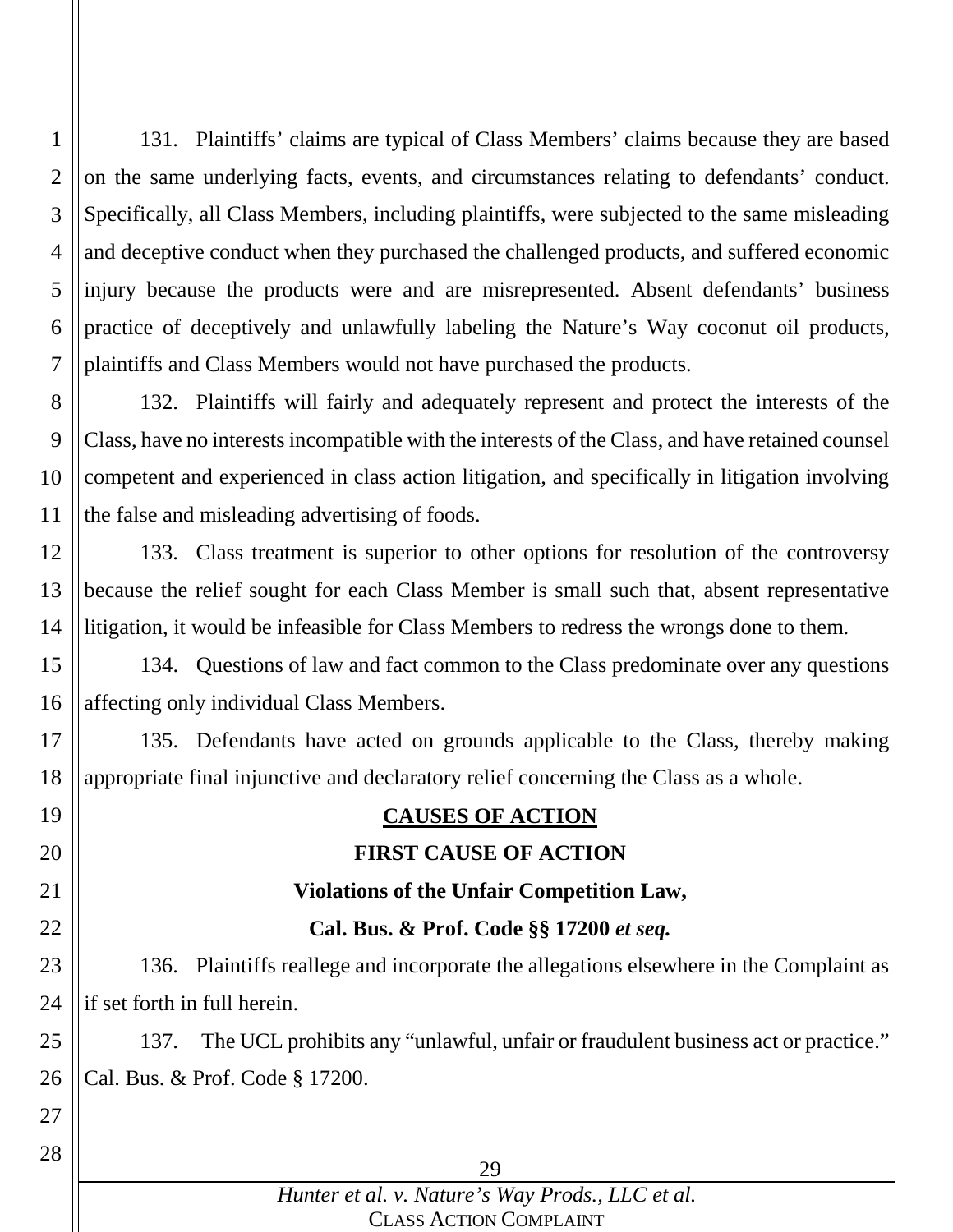1 2 3 4 5 6 7 8 9 138. The acts, omissions, misrepresentations, practices, and non-disclosures of defendants as alleged herein constitute business acts and practices. **Fraudulent** 139. A statement or practice is fraudulent under the UCL if it is likely to deceive the public, applying an objective reasonable consumer test. 140. As set forth herein, defendants' claims relating to the Nature's Way coconut oil products are likely to deceive reasonable consumers and the public. **Unlawful** 141. The acts alleged herein are "unlawful" under the UCL in that they violate at least

10 the following laws:

11

12

13

16

• The False Advertising Law, Cal. Bus. & Prof. Code §§ 17500 *et seq.*;

• The Consumers Legal Remedies Act, Cal. Civ. Code §§ 1750 *et seq*.;

• The Federal Food, Drug, and Cosmetic Act, 21 U.S.C. §§ 301 *et seq*.; and

14 15 The California Sherman Food, Drug, and Cosmetic Law, Cal. Health & Safety Code §§ 110100 *et seq*.

### **Unfair**

17 18 19 20 142. Defendants' conduct with respect to the labeling, advertising, and sale of the Nature's Way coconut oil products was unfair because defendants' conduct was immoral, unethical, unscrupulous, or substantially injurious to consumers, and the utility of their conduct, if any, does not outweigh the gravity of the harm to their victims.

21 22 23 24 25 143. Defendants' conduct with respect to the labeling, advertising, and sale of the Nature's Way coconut oil products was and is also unfair because it violates public policy as declared by specific constitutional, statutory or regulatory provisions, including but not necessarily limited to the False Advertising Law, portions of the Federal Food, Drug, and Cosmetic Act, and portions of the California Sherman Food, Drug, and Cosmetic Law.

26 27 144. Defendants' conduct with respect to the labeling, advertising, and sale of the Nature's Way coconut oil products was and is also unfair because the consumer injury was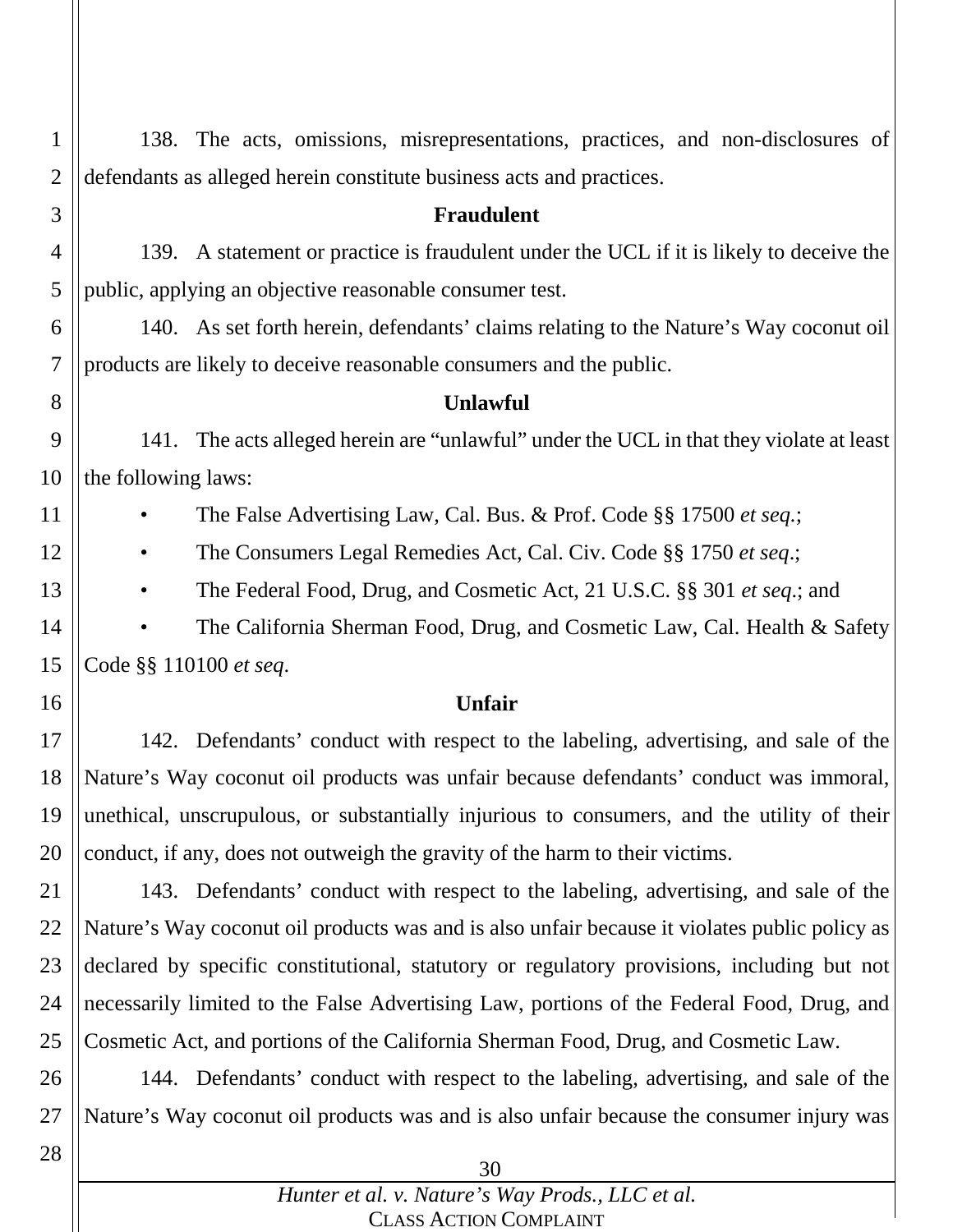1 2 substantial, not outweighed by benefits to consumers or competition, and not one consumers themselves could reasonably have avoided.

3 4 145. Defendants profited from the sale of the falsely, deceptively, and unlawfully advertised Nature's Way coconut oil products to unwary consumers.

5 6 7 146. Plaintiffs and Class Members are likely to continue to be damaged by defendants' deceptive trade practices, because defendants continue to disseminate misleading information. Thus, injunctive relief enjoining defendants' deceptive practices is proper.

8 9 10 147. Defendants' conduct caused and continues to cause substantial injury to plaintiffs and other Class Members. Plaintiffs have suffered injury in fact as a result of defendants' unlawful conduct.

11 12 13 148. In accordance with Bus. & Prof. Code § 17203, plaintiffs seek an order enjoining defendants from continuing to conduct business through unlawful, unfair, and/or fraudulent acts and practices, and to commence a corrective advertising campaign.

14 15 16 149. Plaintiffs and the Class also seek an order for the restitution of all monies from the sale of the Nature's Way's coconut oil products, which were unjustly acquired through acts of unlawful competition.

17

18

19

27

28

# **SECOND CAUSE OF ACTION Violations of the False Advertising Law,**

### **Cal. Bus. & Prof. Code §§ 17500** *et seq.*

20 21 150. Plaintiffs reallege and incorporate the allegations elsewhere in the Complaint as if set forth in full herein.

22 23 24 25 26 151. The FAL provides that "[i]t is unlawful for any person, firm, corporation or association, or any employee thereof with intent directly or indirectly to dispose of real or personal property or to perform services" to disseminate any statement "which is untrue or misleading, and which is known, or which by the exercise of reasonable care should be known, to be untrue or misleading." Cal. Bus. & Prof. Code § 17500.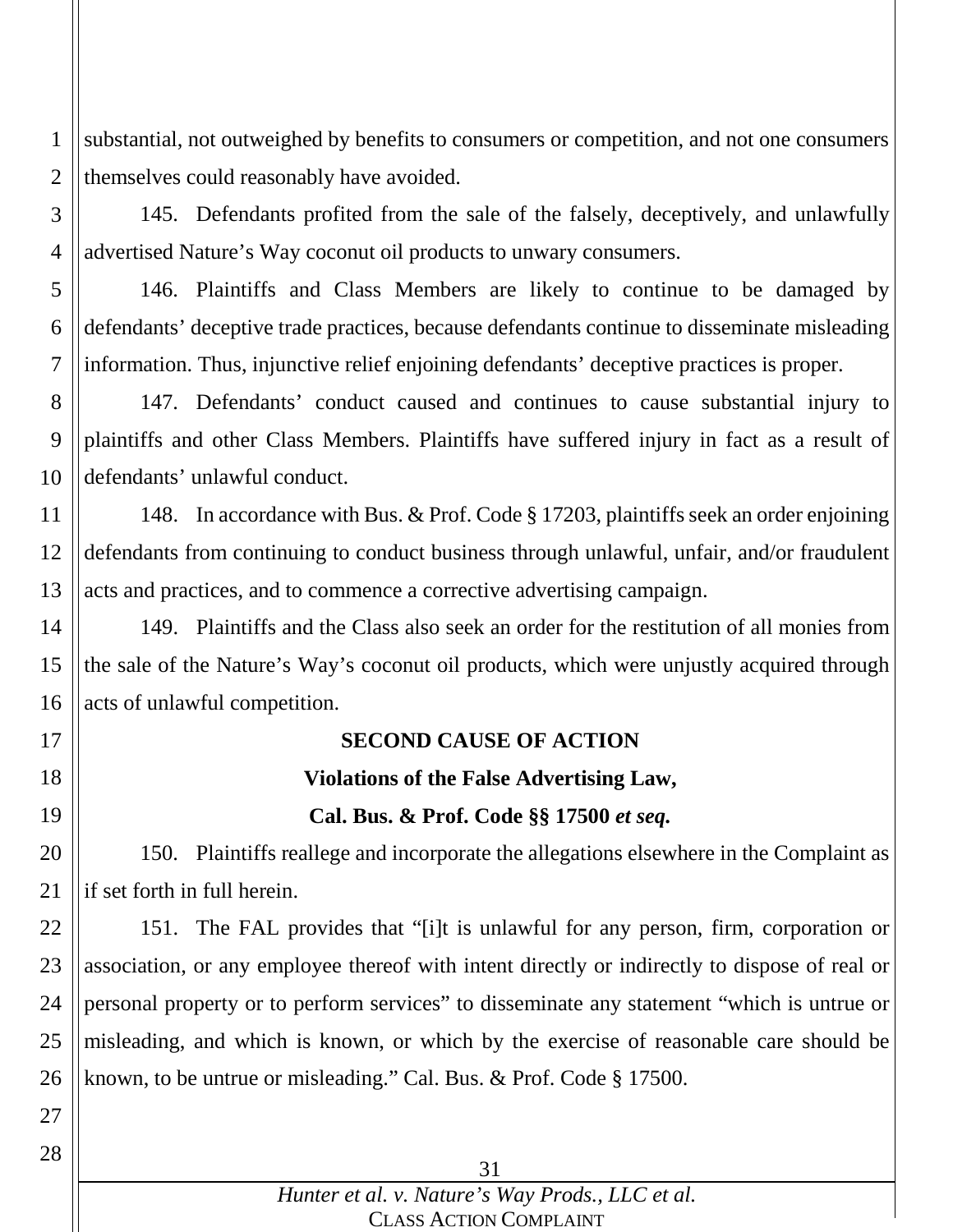1 2 3 152. It is also unlawful under the FAL to disseminate statements concerning property or services that are "untrue or misleading, and which is known, or which by the exercise of reasonable care should be known, to be untrue or misleading." *Id*.

4 5

6 153. As alleged herein, the advertisements, labeling, policies, acts, and practices of defendants relating to the Nature's Way coconut oil products misled consumers acting reasonably as to the healthfulness of the products.

7 8 9 10 11 154. Plaintiffs suffered injury in fact as a result of defendants' actions as set forth herein because plaintiffs purchased the Nature's Way coconut oil product in reliance on defendants' false and misleading marketing claims stating or suggesting that the product, among other things, is healthy, healthier than butter, margarine, shortening and other cooking oils.

12 13 14 15 16 155. Defendants' business practices as alleged herein constitute unfair, deceptive, untrue, and misleading advertising pursuant to the FAL because defendants have advertised the Nature's Way coconut oil products in a manner that is untrue and misleading, which defendants knew or reasonably should have known, and omitted material information from the products' advertising.

17 18 156. Defendants profited from the sale of the falsely and deceptively advertised Nature's Way coconut oil products to unwary consumers.

19 20 21 157. As a result, plaintiffs, the Class, and the general public are entitled to injunctive and equitable relief, restitution, and an order for the disgorgement of the funds by which defendants were unjustly enriched.

22 23 24 25 158. Pursuant to Cal. Bus. & Prof. Code § 17535, plaintiffs, on behalf of themselves and the Class, seek an order enjoining defendants from continuing to engage in deceptive business practices, false advertising, and any other act prohibited by law, including those set forth in this Complaint.

26 ///

27 ///

28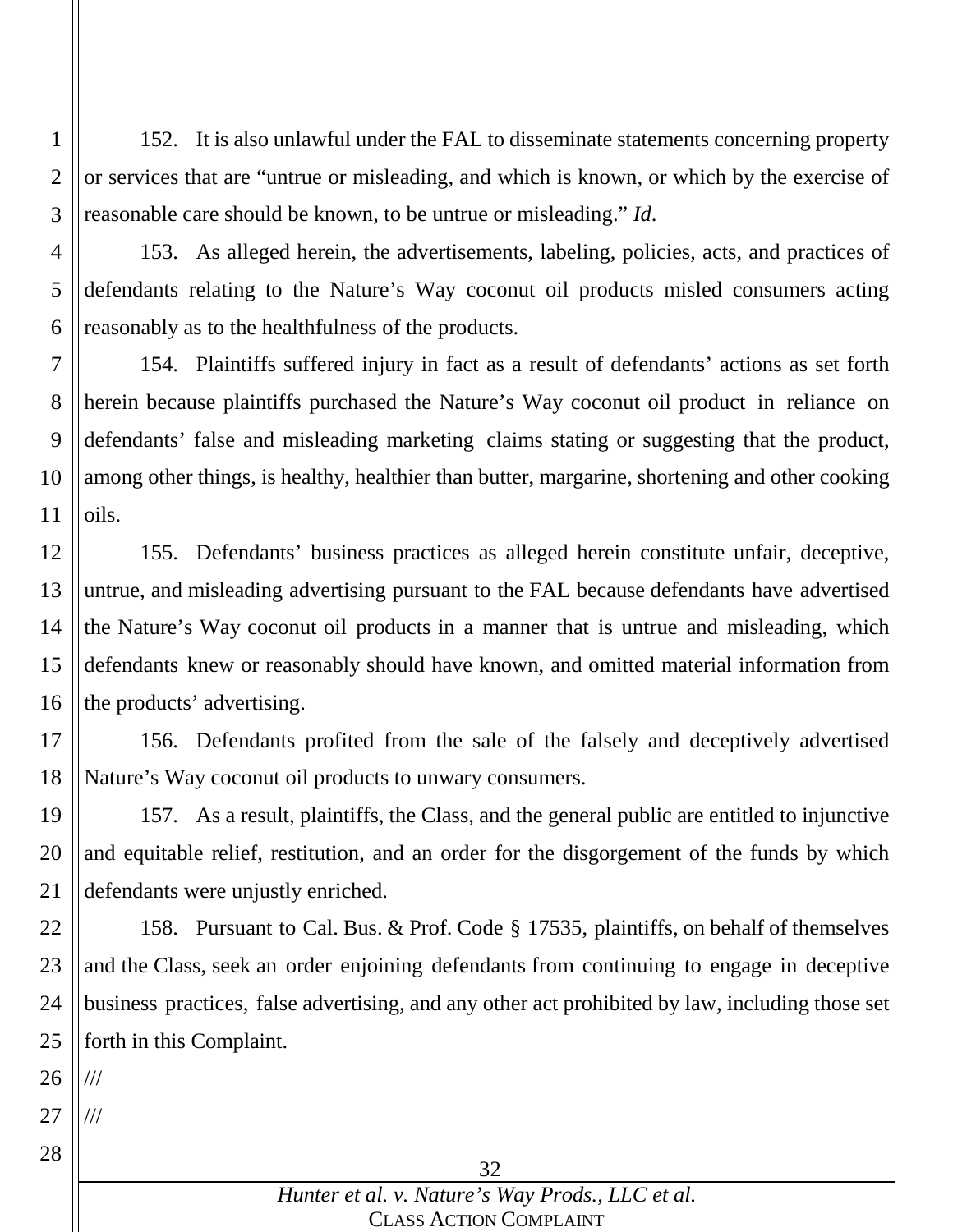| 1              | <b>THIRD CAUSE OF ACTION</b>                                                                    |  |  |
|----------------|-------------------------------------------------------------------------------------------------|--|--|
| $\overline{2}$ | <b>Violations of the Consumer Legal Remedies Act,</b>                                           |  |  |
| 3              | Cal. Civ. Code §§ 1750 et seq.                                                                  |  |  |
| $\overline{4}$ | 159. Plaintiffs reallege and incorporate the allegations elsewhere in the Complaint as          |  |  |
| 5              | if set forth in full herein.                                                                    |  |  |
| 6              | 160. The CLRA prohibits deceptive practices in connection with the conduct of a                 |  |  |
| $\overline{7}$ | business that provides goods, property, or services primarily for personal, family, or          |  |  |
| 8              | household purposes.                                                                             |  |  |
| 9              | 161. Defendants' false and misleading labeling and other policies, acts, and practices          |  |  |
| 10             | were designed to, and did, induce the purchase and use of the Nature's Way coconut oil          |  |  |
| 11             | products for personal, family, or household purposes by plaintiffs and Class Members, and       |  |  |
| 12             | violated and continue to violate the following sections of the CLRA:                            |  |  |
| 13             | $\frac{1770(a)(5)}{2}$ : representing that goods have characteristics, uses, or<br>a.           |  |  |
| 14             | benefits which they do not have;                                                                |  |  |
| 15             | $\S 1770(a)(7)$ : representing that goods are of a particular standard, quality,<br>b.          |  |  |
| 16             | or grade if they are of another;                                                                |  |  |
| 17             | $\S$ 1770(a)(9): advertising goods with intent not to sell them as advertised;<br>$C_{\bullet}$ |  |  |
| 18             | and                                                                                             |  |  |
| 19             | $§$ 1770(a)(16): representing the subject of a transaction has been supplied<br>$\mathbf{d}$ .  |  |  |
| 20             | in accordance with a previous representation when it has not.                                   |  |  |
| 21             | 162. Defendants profited from the sale of the falsely, deceptively, and unlawfully              |  |  |
| 22             | advertised Nature's Way coconut oil products to unwary consumers.                               |  |  |
| 23             | 163. Defendants' wrongful business practices constituted, and constitute, a                     |  |  |
| 24             | continuing course of conduct in violation of the CLRA.                                          |  |  |
| 25             | 164. As a result, plaintiffs and the Class have suffered harm, and therefore seek (a)           |  |  |
| 26             | actual damages in the amount of the total retail sales price of the Nature's Way coconut oil    |  |  |
| 27             | products sold to all Class Members, (b) punitive damages in an amount sufficient to deter and   |  |  |
| 28             | 33                                                                                              |  |  |
|                | Hunter et al. v. Nature's Way Prods., LLC et al.                                                |  |  |
|                | <b>CLASS ACTION COMPLAINT</b>                                                                   |  |  |

CLASS ACTION COMPLAINT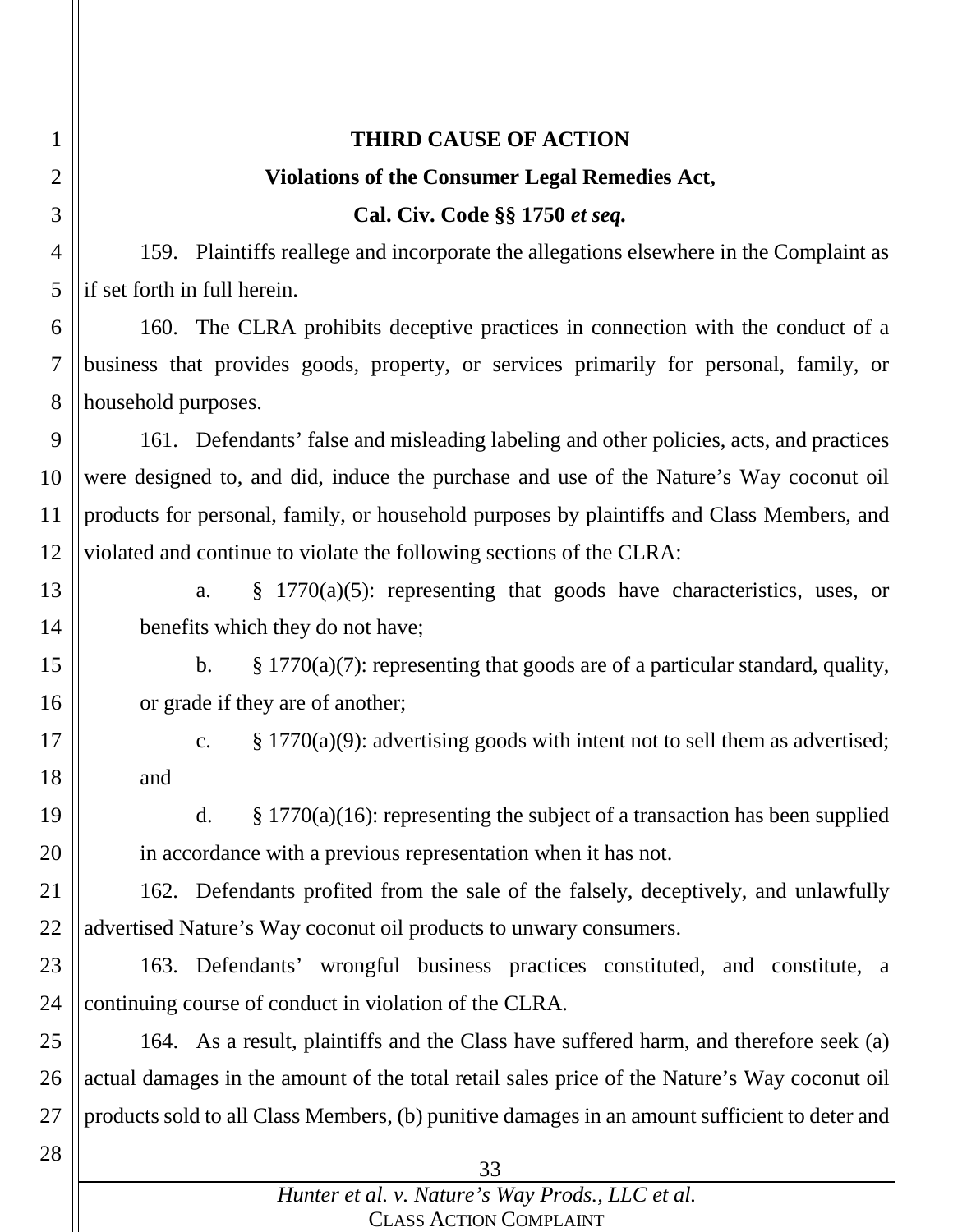1 2 punish, (c) injunctive relief in the form of modified advertising and a corrective advertising plan, and (d) restitution.

3 4 5 6 165. Pursuant to California Civil Code § 1782, on or around December 21, 2016, plaintiffs notified defendants in writing by certified mail, return receipt requested, of their claims, and of the particular violations of § 1770 of the CLRA, but defendants failed to remedy the violations within 30 days.

7 8 166. In compliance with Cal. Civ. Code § 1780(d), plaintiffs' affidavits of venue are filed concurrently herewith, attached to the Complaint.

### **FOURTH CAUSE OF ACTION**

### **Breach of Express Warranties,**

### **Cal. Com. Code § 2313(1)**

12 13 167. Plaintiffs reallege and incorporate the allegations elsewhere in the Complaint as if set forth in full herein.

14 15 16 17 168. Through the Nature's Way coconut oil product labels, defendants made affirmations of fact or promises, or description of goods, which were "part of the basis of the bargain," in that plaintiffs and the Class purchased the products in reasonable reliance on those statements. Cal. Com. Code § 2313(1).

18 19 20 169. Defendants breached their express warranties by selling products that are not healthy, not healthier than butter, margarine, shortening, or other cooking oils, and that negatively affect cholesterol levels, increasing risk of CHD and stroke.

21 22 170. That breach actually and proximately caused injury in the form of the lost purchase price that plaintiffs and the Class paid for the Nature's Way coconut oil products.

23

9

10

11

24

25

26 27

171. Plaintiffs reallege and incorporate the allegations elsewhere in the Complaint as if set forth in full herein.

**FIFTH CAUSE OF ACTION**

**Breach of Implied Warranty of Merchantability,**

**Cal. Com. Code § 2314**

28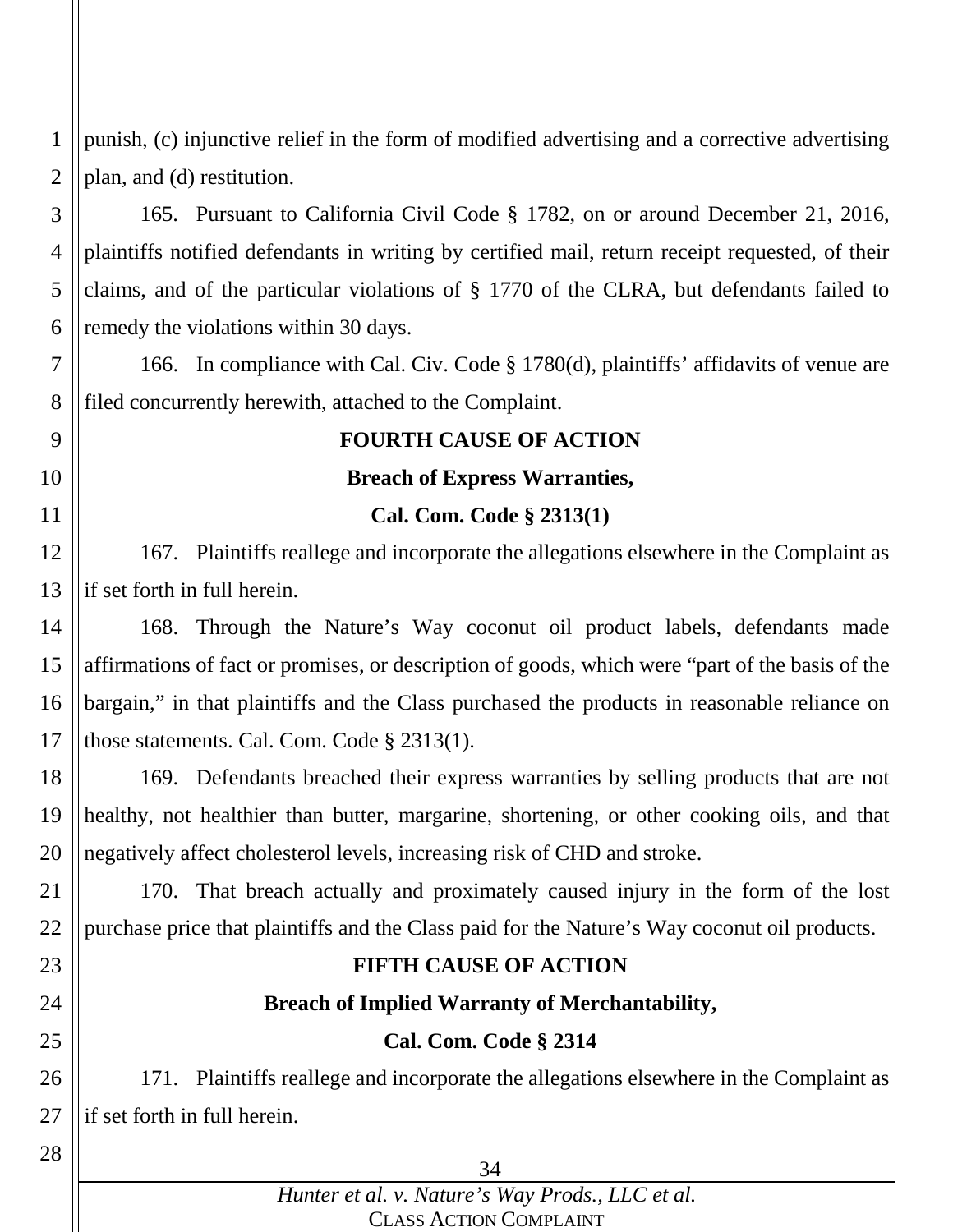1 2 3 172. Defendants, through their acts and omissions set forth herein, in the sale, marketing, and promotion of the Nature's Way coconut oil products, made representations to plaintiffs and the Class that, among other things, the products are healthy.

4 5 173. Plaintiffs and the Class bought the Nature's Way coconut oil products manufactured, advertised, and sold by defendants, as described herein.

6 7 8 174. Defendants are merchants with respect to the goods of this kind which were sold to plaintiffs and the Class, and there was, in the sale to plaintiffs and other consumers, an implied warranty that those goods were merchantable.

9 10 11 12 175. However, defendants breached that implied warranty in that the Nature's Way coconut oil products are not healthy, are not healthier than butter, margarine, shortening or other cooking oils, and negatively affect cholesterol levels, increasing risk of CHD and stroke, as set forth in detail herein.

13 14 15 176. As an actual and proximate result of defendants' conduct, plaintiffs and the Class did not receive goods as impliedly warranted by defendants to be merchantable in that they did not conform to promises and affirmations made on the container or label of the goods.

16 17 177. Plaintiffs and Class have sustained damages as a proximate result of the foregoing breach of implied warranty in the amount of the products' purchase price.

## **PRAYER FOR RELIEF**

19 20 21 178. Wherefore, plaintiffs, on behalf of themselves, all others similarly situated and the general public, pray for judgment against defendants as to each and every cause of action, and the following remedies:

22

23

18

A. An Order declaring this action to be a proper class action, appointing plaintiffs as class representatives, and appointing undersigned counsel as class counsel;

24

B. An Order requiring defendants to bear the cost of class notice;

25 26 C. An Order compelling defendants to conduct a corrective advertising campaign;

35

### *Hunter et al. v. Nature's Way Prods., LLC et al.* CLASS ACTION COMPLAINT

28